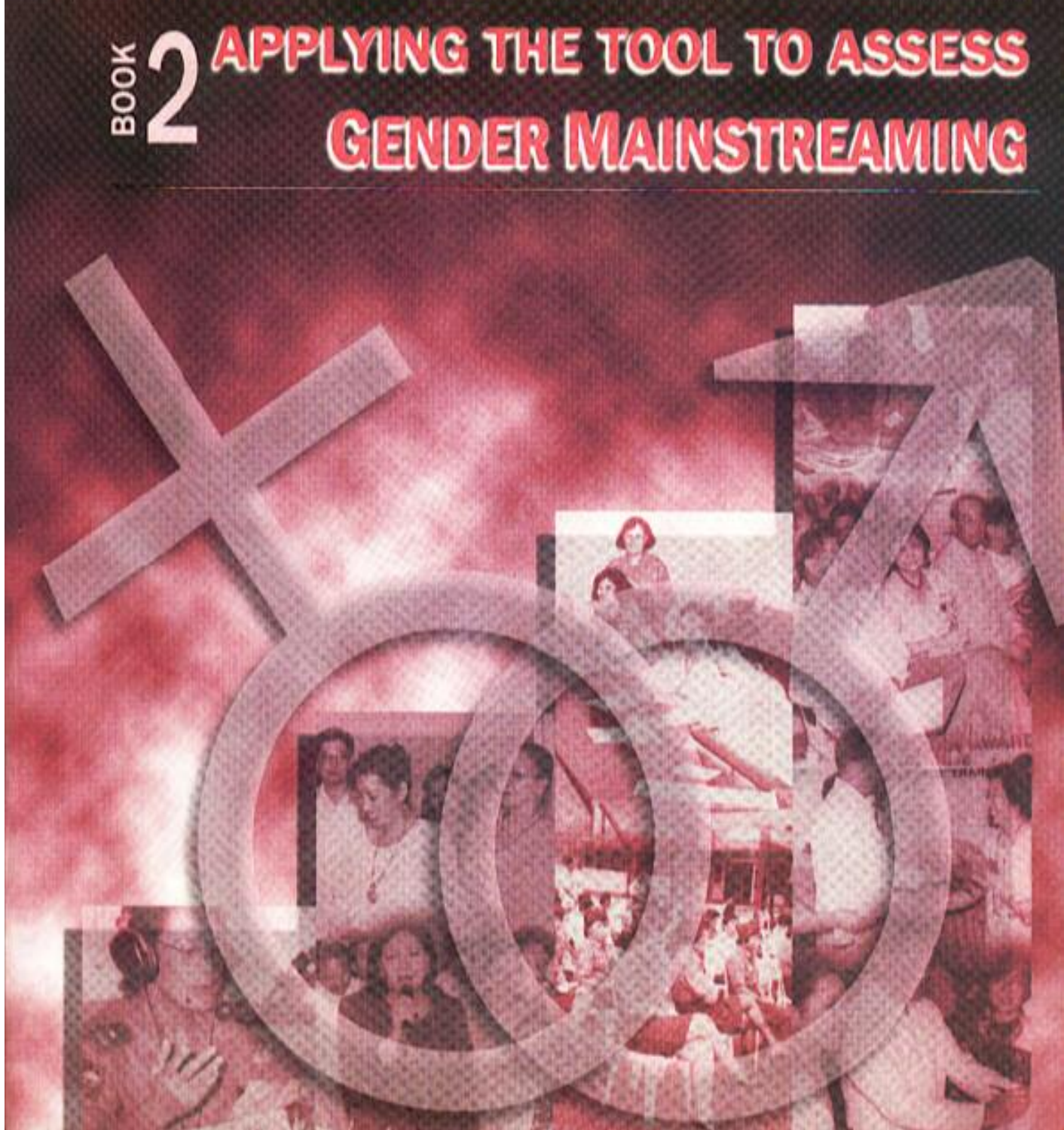Copyright  $\odot$  2001 National Commission on the Role of Filipino Women Manila, Philippines

Produced by the Monitoring and Evaluation Division, NCRFW with funding assistance from the Canadian International Development Agency

Edited by Elena Masilungan Book design by Ferdi Bolislis/Studio Uno Cover design by Fatima Lasay/Studio Uno Printed by VJ Graphic Arts, Inc.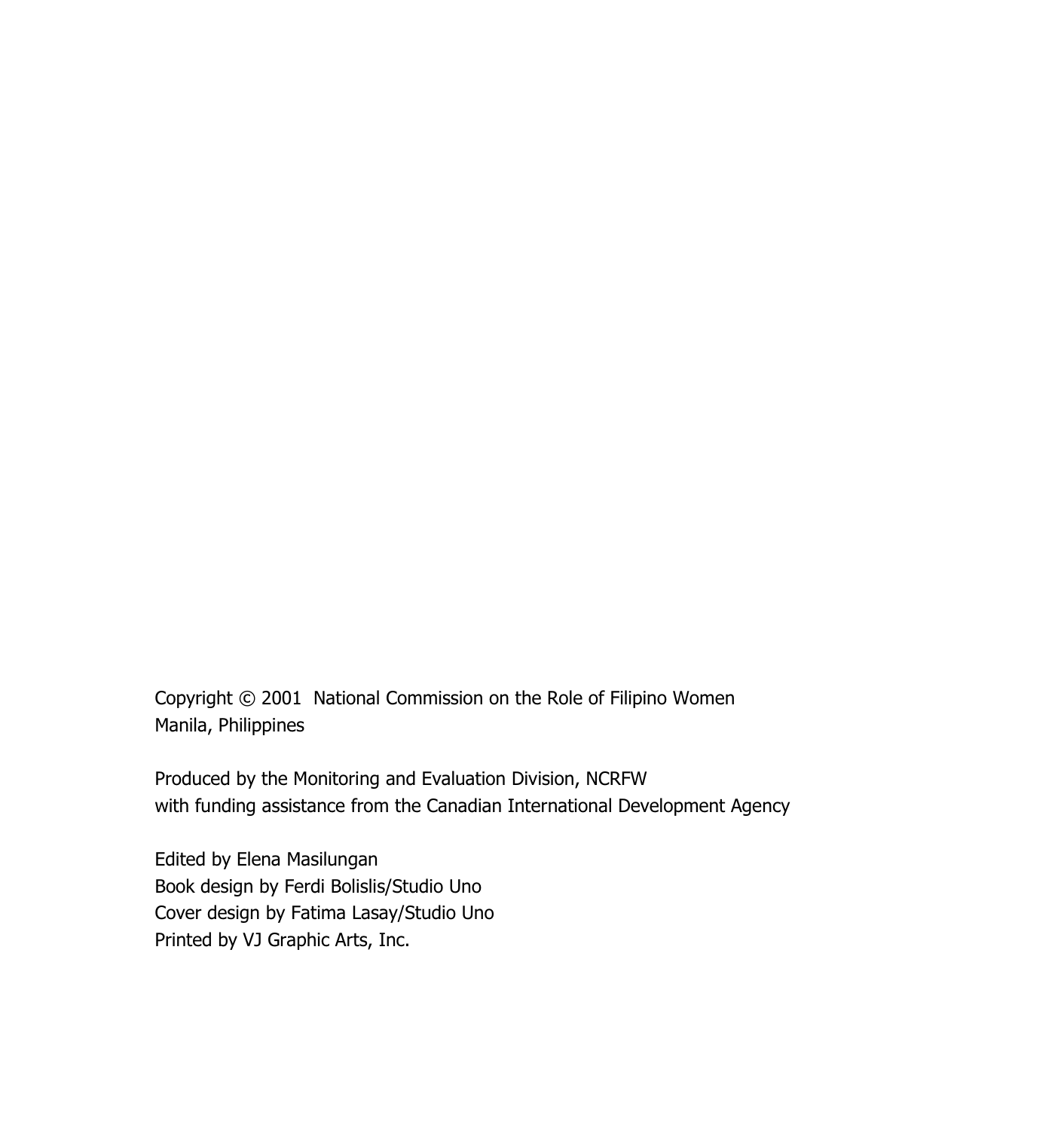$\, {\bf B}$  $\overline{0}$ <br> $\overline{0}$  $\mathsf{K}$ 

**APPLYING THE TOOL TO ASSESS GENDER MAINSTREAMING AMONG AGENCIES**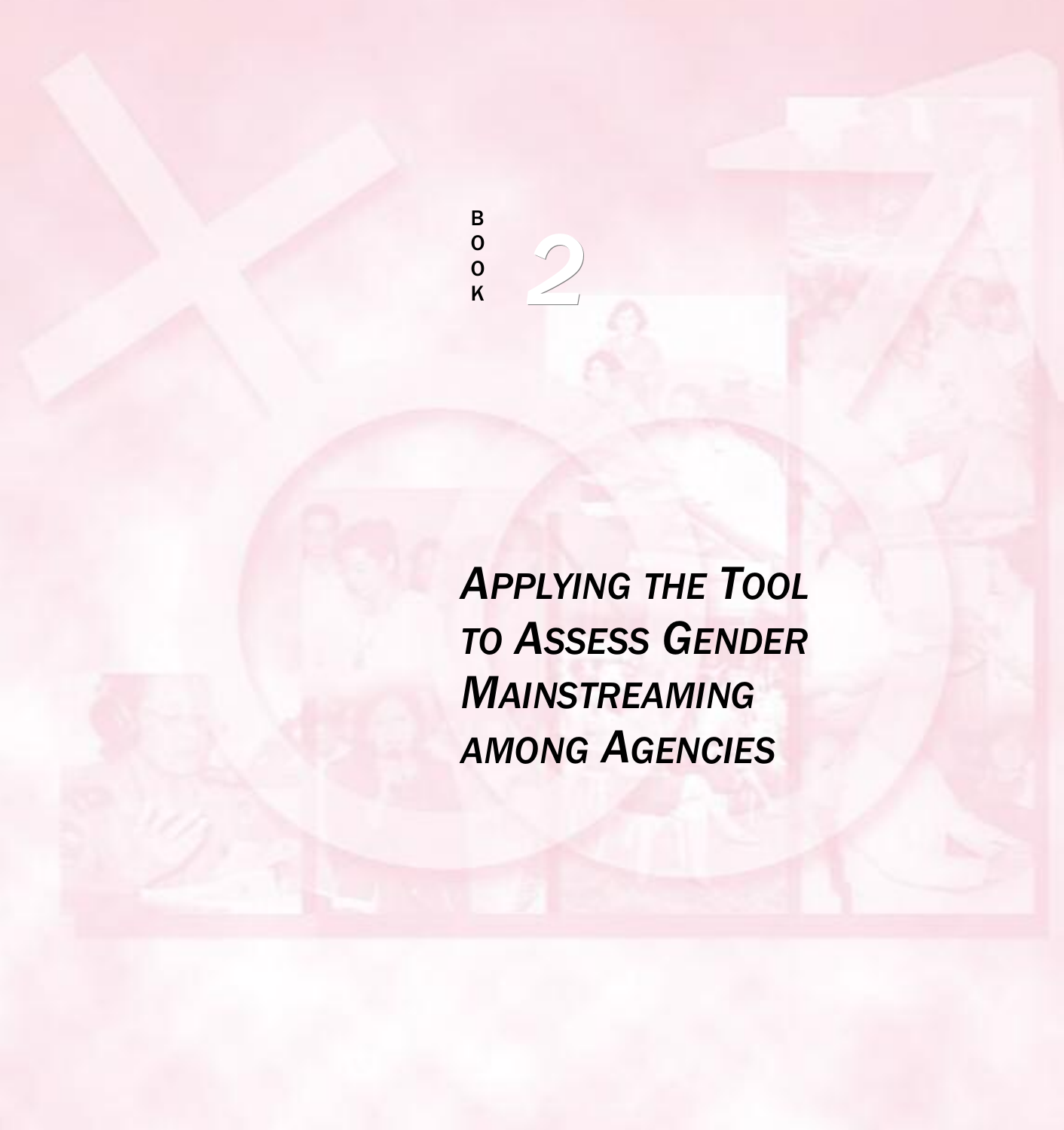# Acronyms

| co             | <b>Central Office</b>                                   |
|----------------|---------------------------------------------------------|
| <b>GAD</b>     | Gender and Development                                  |
| <b>GMEF</b>    | <b>Gender Mainstreaming and Evaluation</b><br>Framework |
| GST            | <b>Gender Sensitivity Training</b>                      |
| <b>GRP</b>     | Gender-Responsive Planning                              |
| <b>IEC</b>     | Information, Education and<br>Communication             |
| <b>KRAs</b>    | <b>Key Result Areas</b>                                 |
| <b>MC</b>      | Memorandum Circular                                     |
| <b>NCRFW</b>   | National Commission on the Role of<br>Filipino Women    |
| <b>NGOs</b>    | Non-Government Organizations                            |
| <b>ODA</b>     | <b>Official Development Assistance</b>                  |
| <b>PPGD</b>    | Philippine Plan for Gender Responsive<br>Development    |
| <b>PPA</b>     | Programs, Projects and Activities                       |
| <b>RA</b>      | Republic Act                                            |
| <b>TWG</b>     | <b>Technical Working Group</b>                          |
| S <sub>O</sub> | Special Order                                           |
| RO             | <b>Regional Office</b>                                  |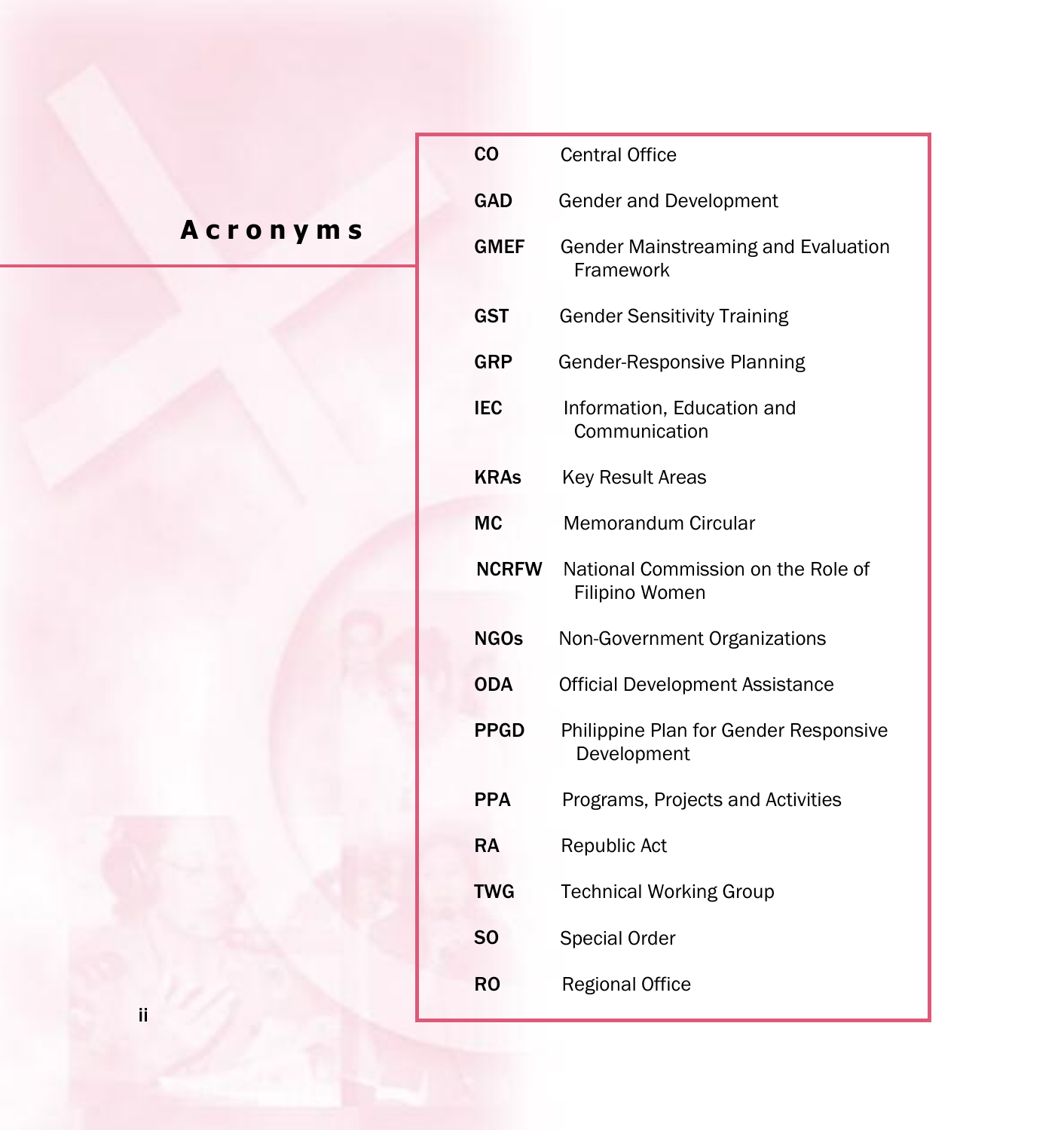#### APPLYING THE TOOL TO ASSESS **GENDER MAINSTREAMING**

| <b>Stages of Gender Mainstreaming</b><br><b>Foundation Formation</b><br><b>Installation of Strategic Mechanisms</b><br><b>GAD Application</b><br><b>Commitment Enhancement and</b><br>Institutionalization | 2  |  |
|------------------------------------------------------------------------------------------------------------------------------------------------------------------------------------------------------------|----|--|
| <b>Entry Points of Gender Mainstreaming</b><br>Policy<br>People<br><b>Enabling Mechanisms</b><br>Programs, Projects, Activities                                                                            | 9  |  |
| The Gender Mainstreaming Evaluation<br><b>Framework</b>                                                                                                                                                    | 13 |  |
| The Tool as Instrument to Assess the<br><b>Progress of Gender Mainstreaming</b><br>The Self Assessment Questionnaire<br>The Scoring Guide                                                                  | 15 |  |
| <b>Analyzing the Results</b>                                                                                                                                                                               | 39 |  |
|                                                                                                                                                                                                            |    |  |

# **Table of Contents**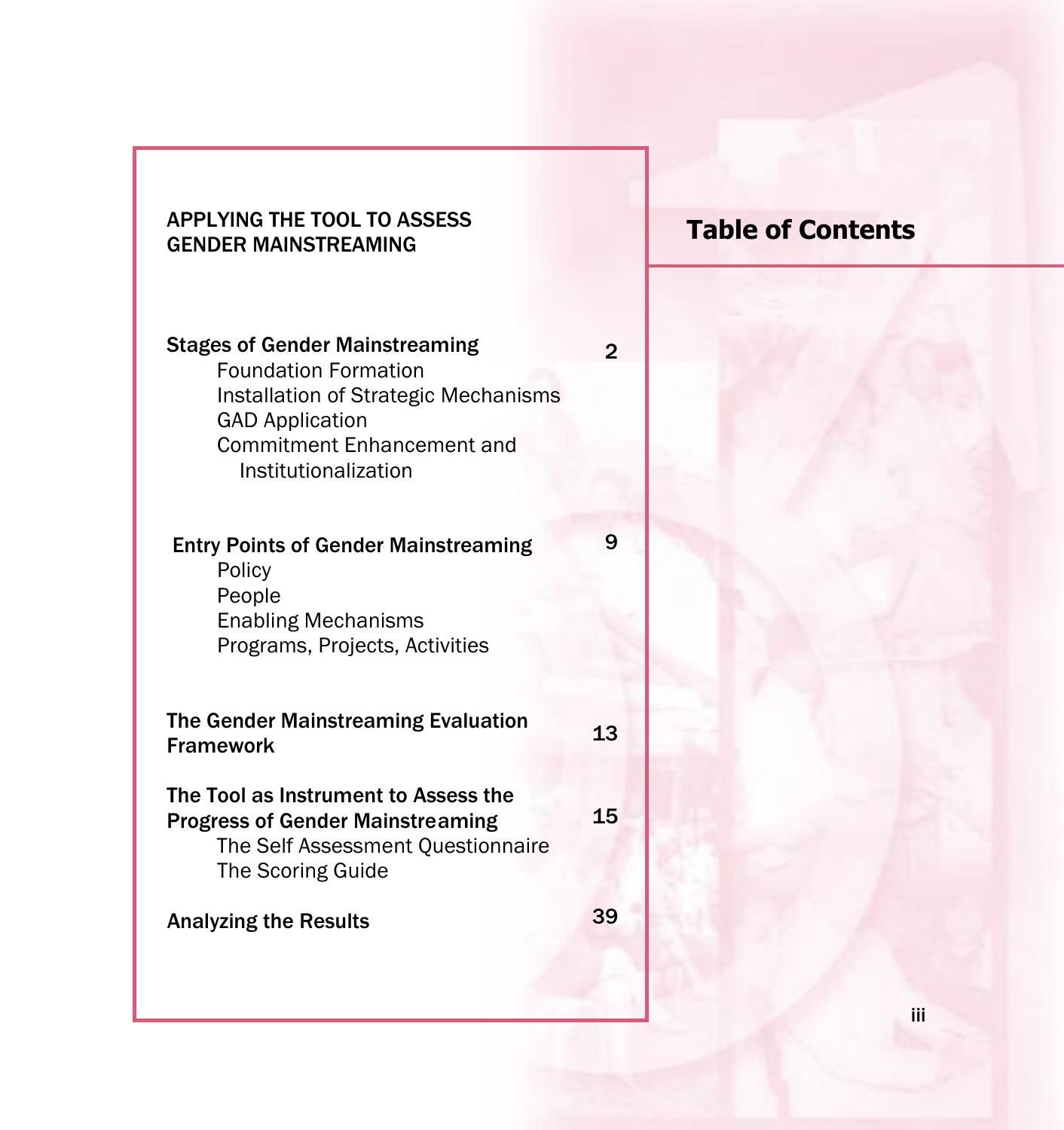# Users' Guide

his Guidebook is aimed primarily to help the agencies' Gender and Development (GAD) Focal Points, members of their technical working groups (TWGs) and other related GAD committees do their mainstreaming work. It presents the gender mainstreaming evaluation framework (GMEF) which can be used to track progress and provides them with a holistic view of the gender mainstreaming process. Next to GAD conceptual clarity and orientation, the GMEF is an important tool because it provides a framework for goals, objectives and strategies for a systematic gender mainstreaming. It can be used as a planning, monitoring and assessment tool. The Guidebook will be most useful to technical people (e.g. planners, monitors, evaluators and analysts) who have a basic knowledge of GAD concepts. 7

Book  $1$  is a review of the concepts behind GAD and gender mainstreaming that GAD Focal Points must keep in mind as they pursue the task of gender mainstreaming.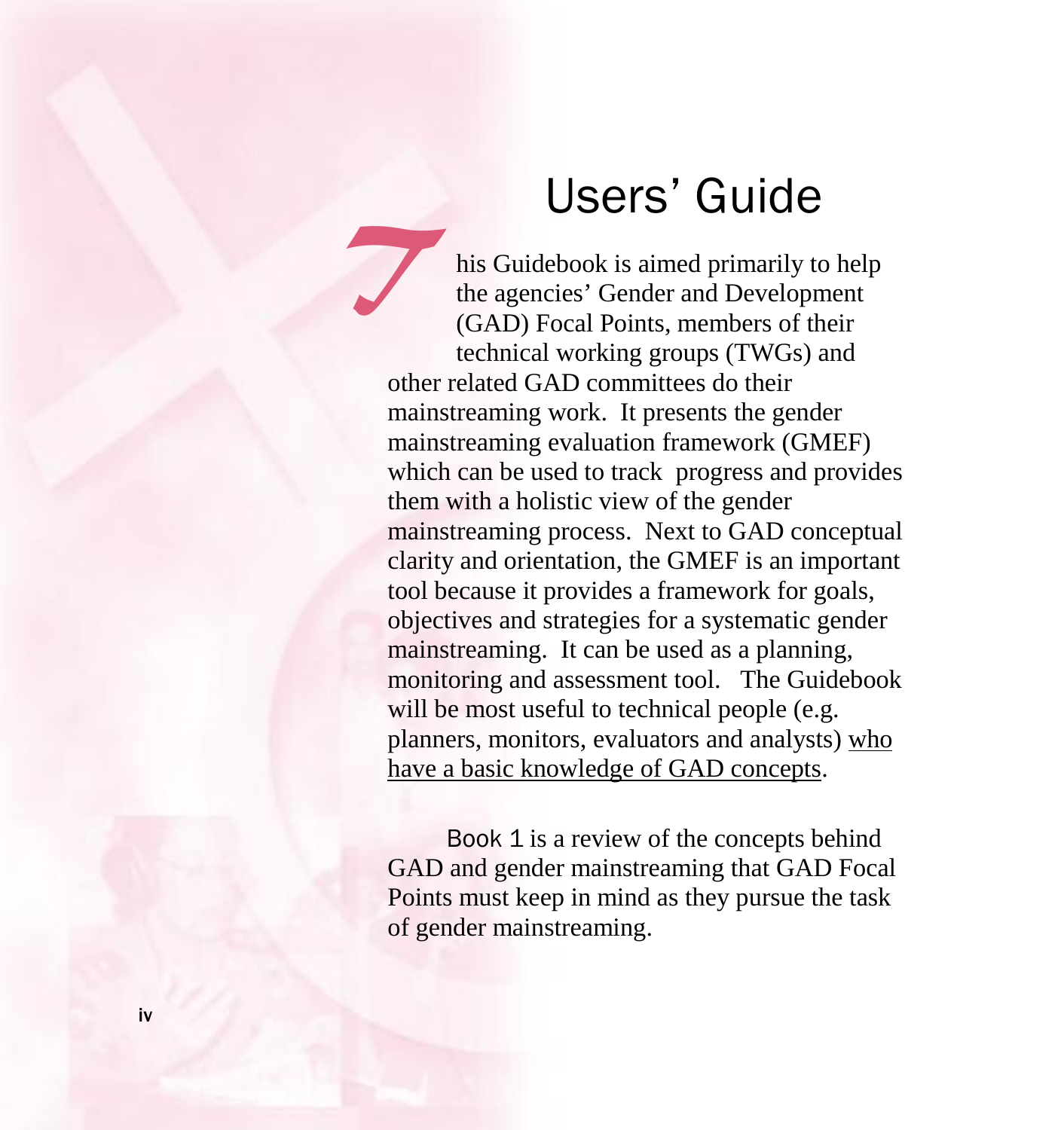Book 2 is the core of the Guidebook. It describes the gender mainstreaming evaluation framework. It identifies the stages of gender mainstreaming and major entry points. A step-bystep guide illustrates how each agency may track and assess the progress and status of its gender mainstreaming initiatives using the GMEF tool.

Book 3 relates actual experiences of selected agencies as they address the challenge of gender mainstreaming. It presents issues that were encountered, and how these agencies were able to manage them. It also shows how the agencies were able to adapt the GMEF into their own organizational systems, and facilitated mainstreaming in the process.



Y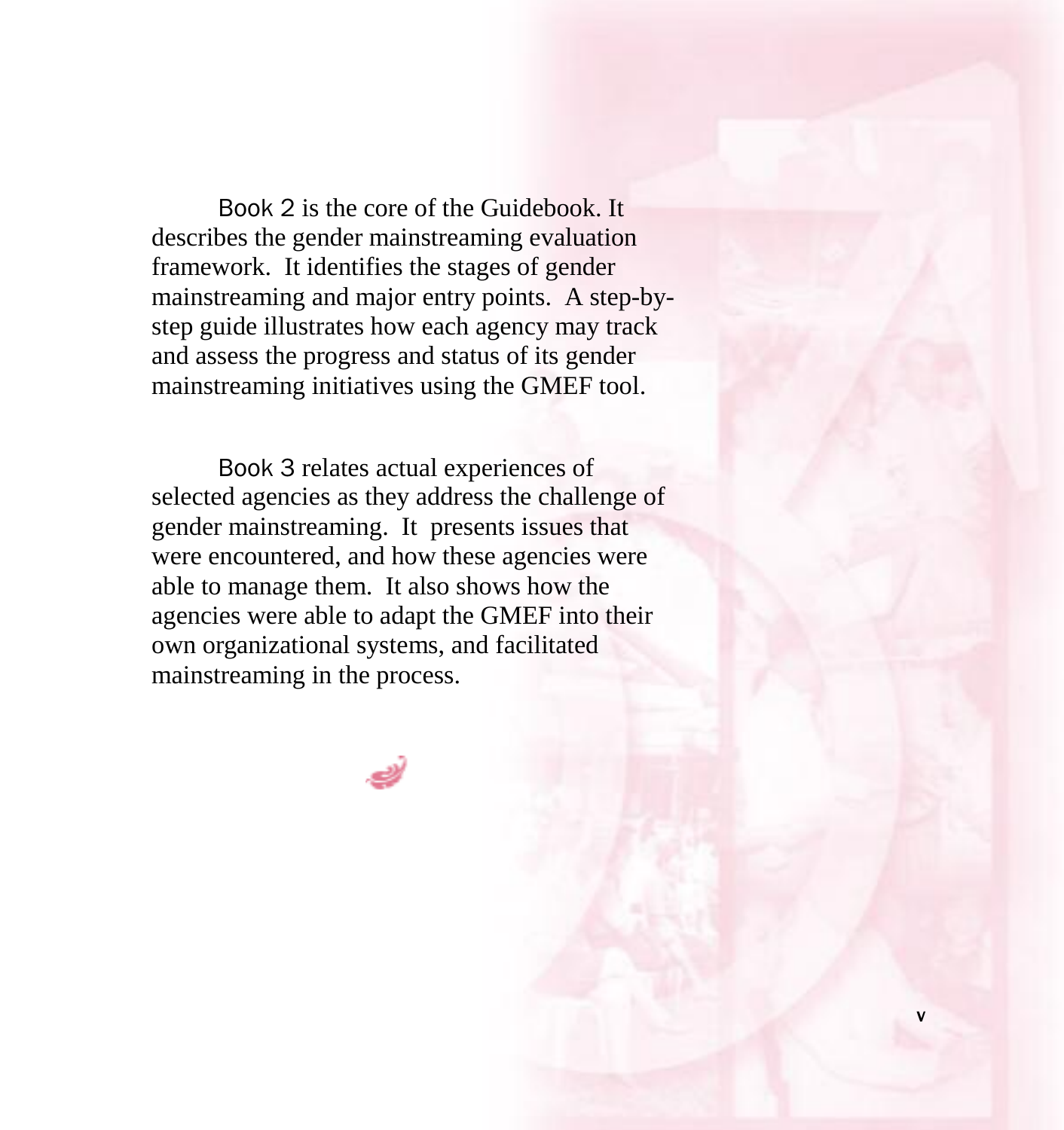# The Gender Mainstreaming Evaluation **Framework**

op management of most government agencies usually poses these critical questions before they give the go-signal to implement GAD-related programs, projects and activities:



GAD advocates and proponents are thus challenged to provide data that will convince them to give gender mainstreaming a chance. They must show that as an intervention, it can result in more responsive processes and services for its clients and beneficiaries and an overall enhanced effectiveness of the organization.

7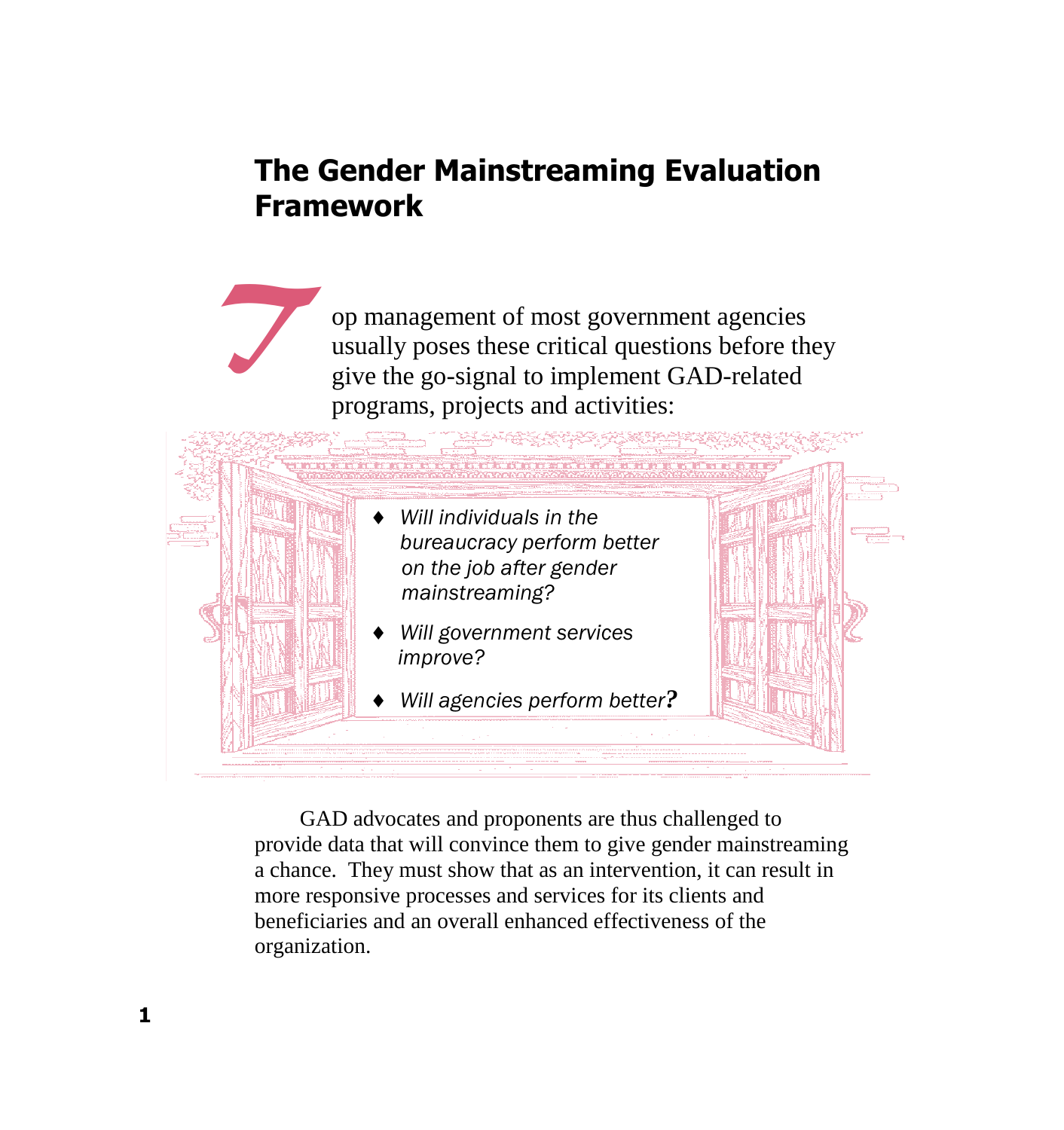The Gender Mainstreaming Evaluation Framework (GMEF) is developed to guide users in understanding the processes and context of gender mainstreaming as it is implemented within an organization and to help them acquire a holistic view of the mainstreaming process. It is a framework that shows how far agencies have moved forward, stepped backward, or remained basically in the same stage as they go about their mainstreaming work.

The GMEF is also a guide that agencies can use to assess their progress in gender mainstreaming, helping them identify what are the next steps to be done as they go through the process. The GMEF, however, is basically an assessment tool and is not meant to be used as an evaluation tool. This is because GMEF will not adequately capture qualitative aspects of evaluation of the agencies' gender mainstreaming efforts. As an approach, it is clearly defined by its four stages of mainstreaming:

#### **Stages of Gender Mainstreaming**

During each of these stages, a series of activities, tasks and decisions are made by the agencies. These are the descriptors that illustrate what stage a particular agency is in its mainstreaming effort.

In some stages, decisions may be influenced by outside institutions or individuals such as the national government, the NCRFW or nongovernment organizations. In other stages, activities and tasks are a result of strategic and operational plans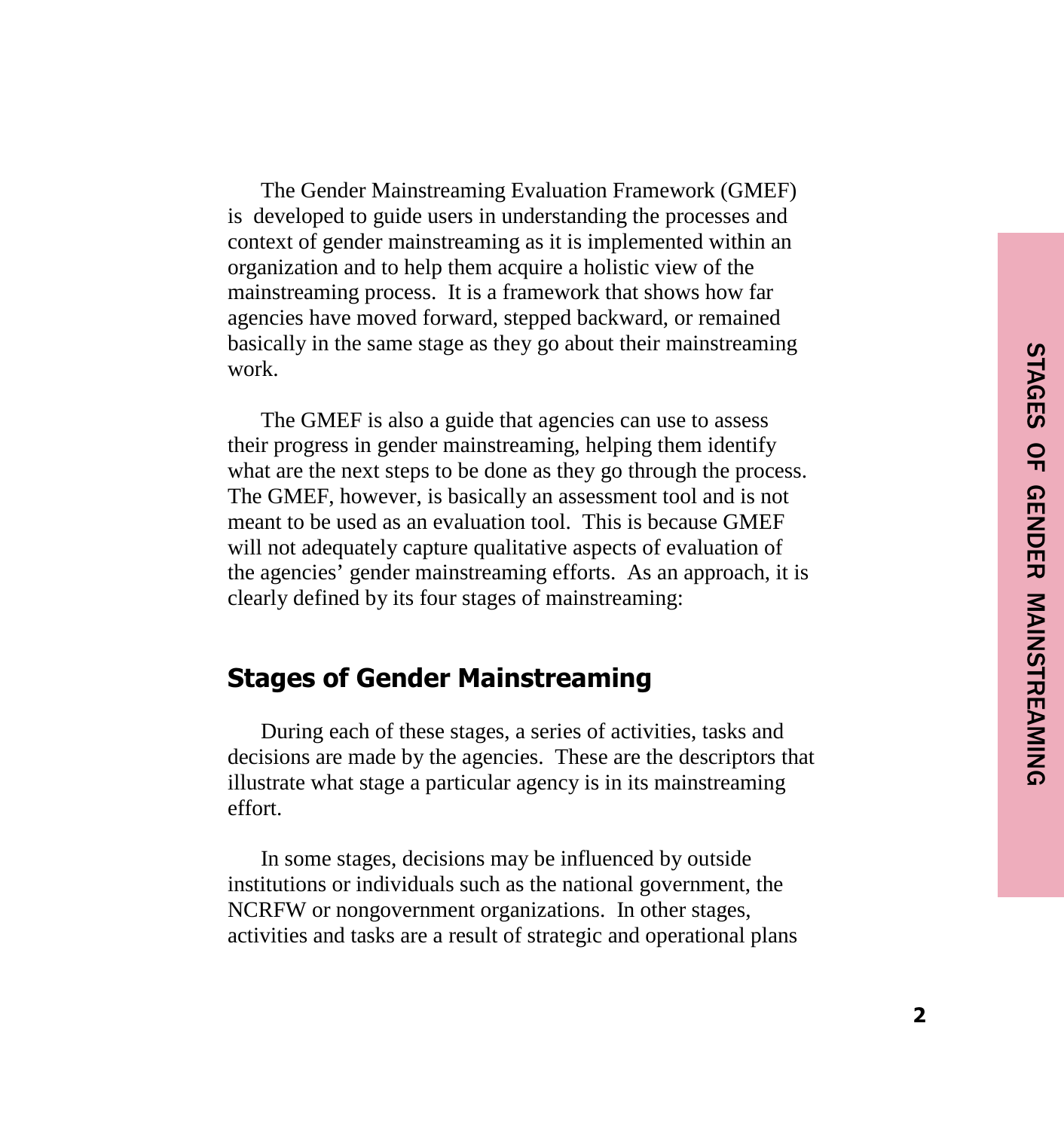

mapped out by the GAD Focal Points or technical working groups (TWGs). Certain individuals may also act as either facilitators or inhibitors who may prove instrumental to the success or failure of GAD initiatives. The process of gender mainstreaming may move back and forth between the stages. Although, in the long run, the expected movement must be forward.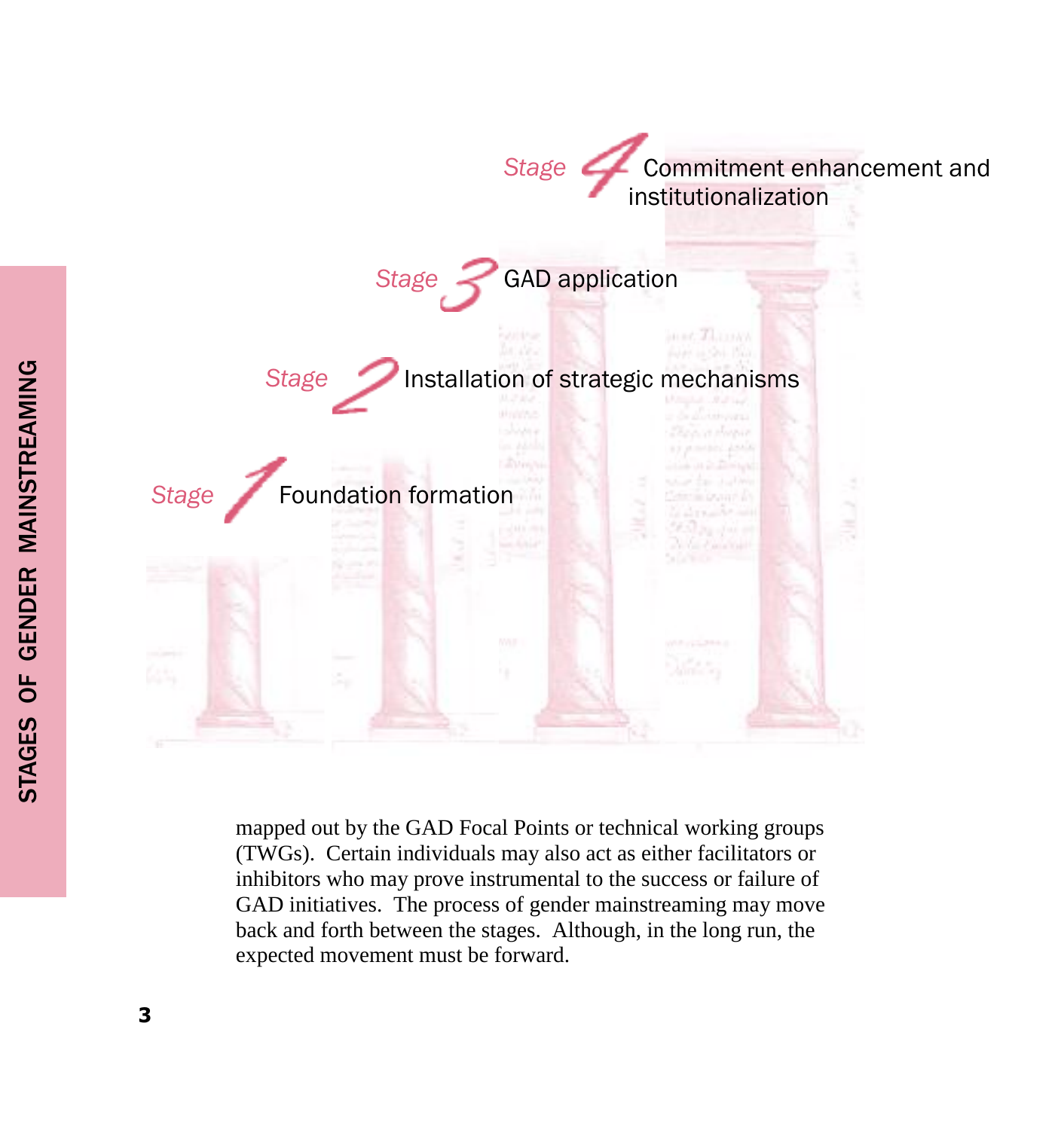

#### **Foundation formation**

The challenge at the onset of any change effort is getting people to understand, appreciate and imbibe the need for change. Gender mainstreaming is no exception. So the first order of business is to set the foundation for it. An agency's decision to incorporate GAD is made usually to implement RA 7192 or the Women in Nation Building Act. Measures adopted to support this are:

- ment expressing support for GAD and its concepts;
- reviewing existing policies, both addressing the agency's personnel and its clients, to determine their gender responsiveness;
- allocating budget to fund GAD-related activities; and
- evaluating and analyzing the organization's potentials for incorporating GAD in its programs and projects.

It is during this initial stage that the agency's level of gender awareness is heightened . Moreover, this stage sets the tone for appreciating the value - G issuing broad statements by top manage-<br>ment expressing support for GAD and its<br>concepts;<br>to determine their gender responsive-<br>ness;<br>to determine their gender responsive-<br>ness;<br>allocating budget to fund GAD-related ac-<br>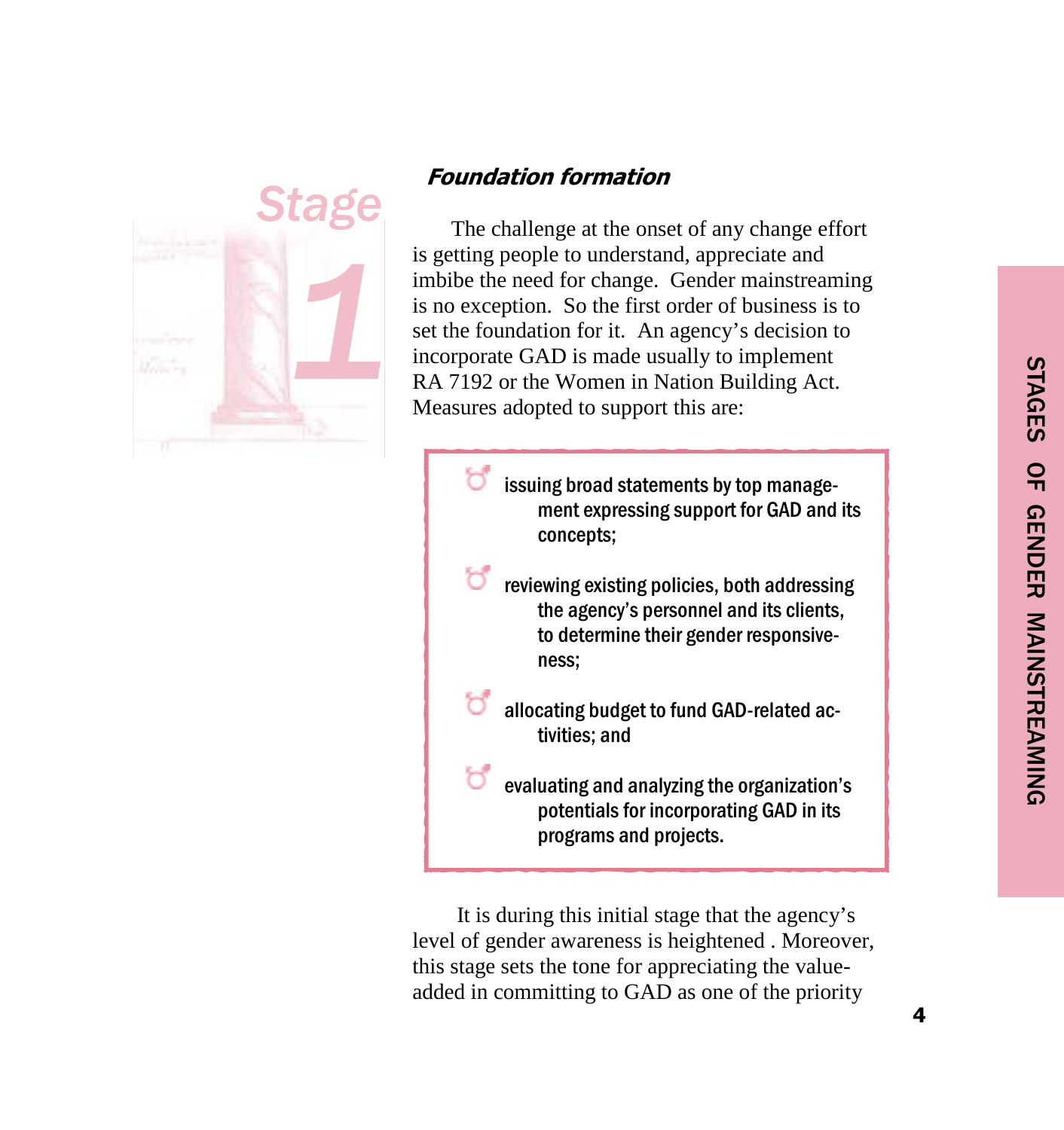**Lough Downs Y.D. Marchand Rid** 



#### **Installation of strategic mechanisms**

This stage marks the organizational transition of the agency toward gender mainstreaming. Some of the strategic mechanisms established by top management to support it are:

> **GAD Focal System and TWGs who serve** as the planners and implementors of gender mainstreaming;

GAD plans that spell out the agency's visions and goals with regard to gender mainstreaming, translate and incorporate GAD into actual programs and projects and set the direction of its mainstreaming efforts:

identification of institutional mechanisms, such as funding and staff, to be tapped in implementing GAD programs and projects; and

issuance of policies and guidelines to hasten gender mainstreaming in the agency.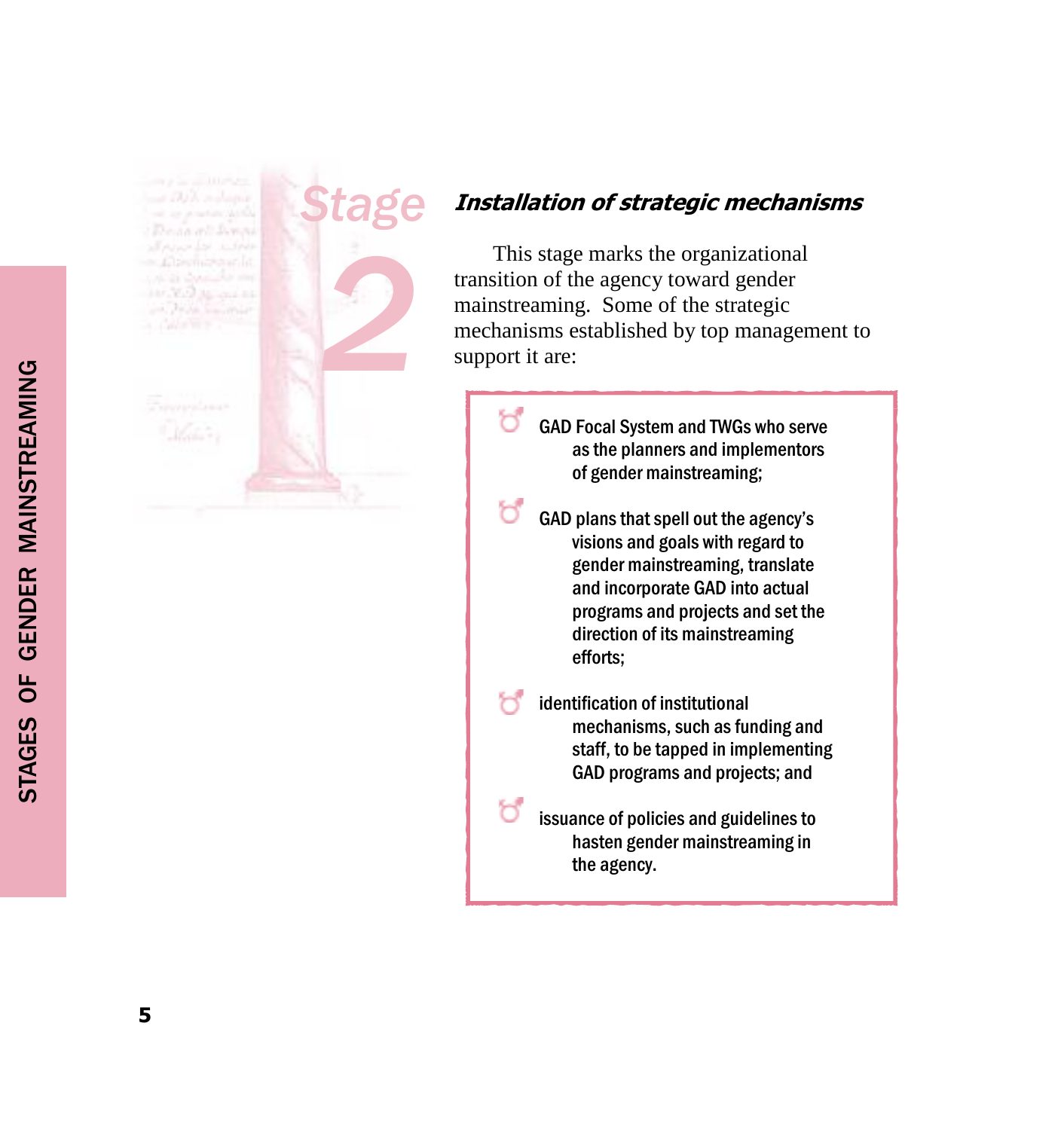#### **GAD application**

ď

This is the period where GAD -related activities are consolidated for more impact. It usually happens after the GAD plan is mapped out and the institutional mechanisms are installed. Interventions to achieve gender mainstreaming cease to be sporadic and uncoordinated, but become more strategic in terms of number and quality. Some of these interventions are:

- ₩ integration of the interventions in the Key Result Areas of the agency and in the performance contracts of its officials:
	- ensuring that the agency's flagship programs address gender issues;

GAD training programs that are more focused and particular to the needs of the sponsors, advocates and targets of change;

- GAD interventions are undertaken not only by the central offices but by regional offices and attached agencies; and
- the use of "gender lens" by field workers to develop, analyze and evaluate programs and projects.

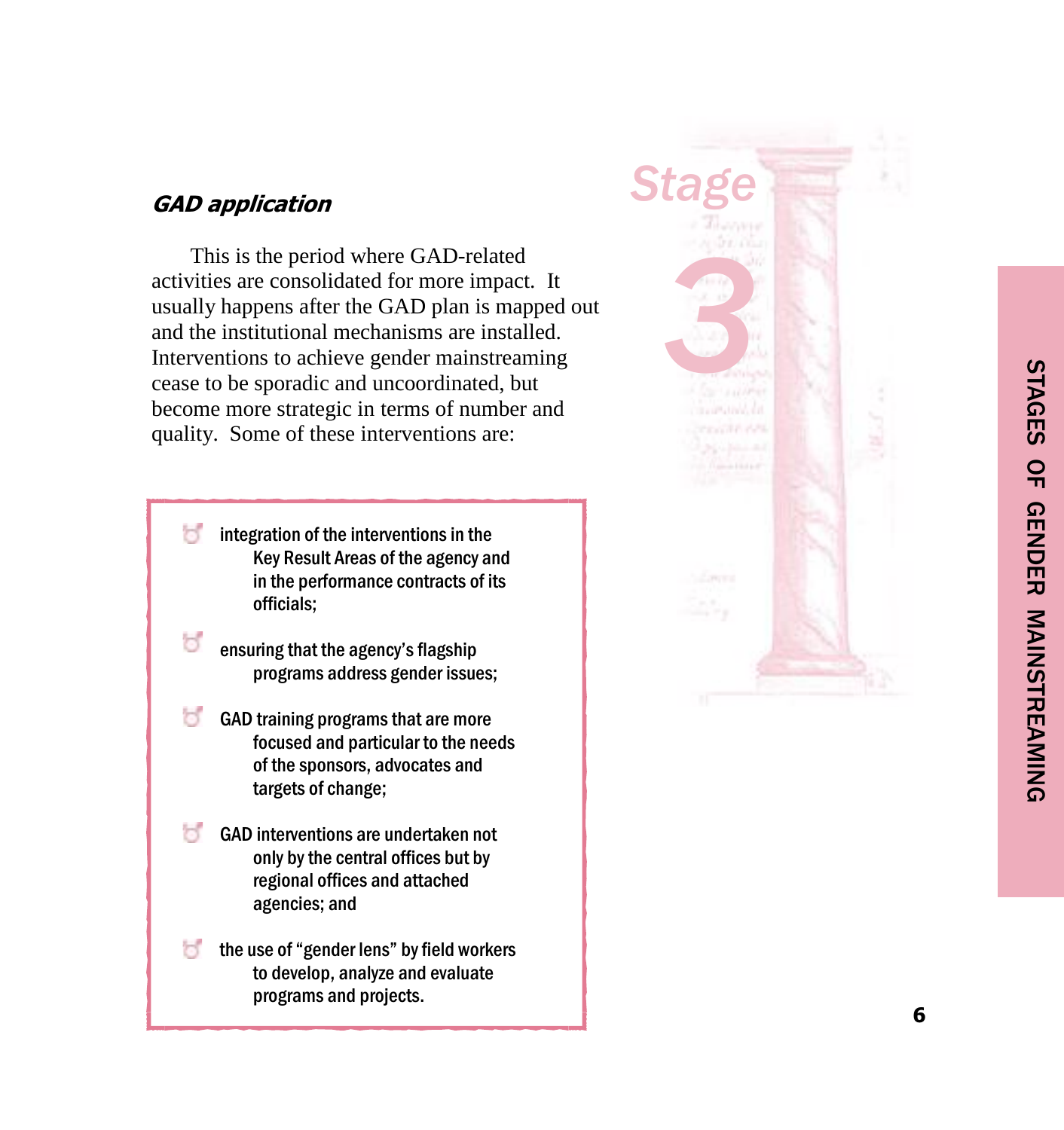This is also the stage when the outcome of gender mainstreaming may be examined and compared with the agency's status before the change was introduced. It is possible to identify a period after implementation when the GAD interventions start to have an impact on the behaviors and norms of the people within the agency and among its clientele. This is also true with regard to their effect on organizational structures, traditional operating practices, level of productivity and morale or patterns of relationships among the targets of change. Through this identification and analysis, other agencies that still doubt the impact of gender mainstreaming can see bottom -line results that support its merit.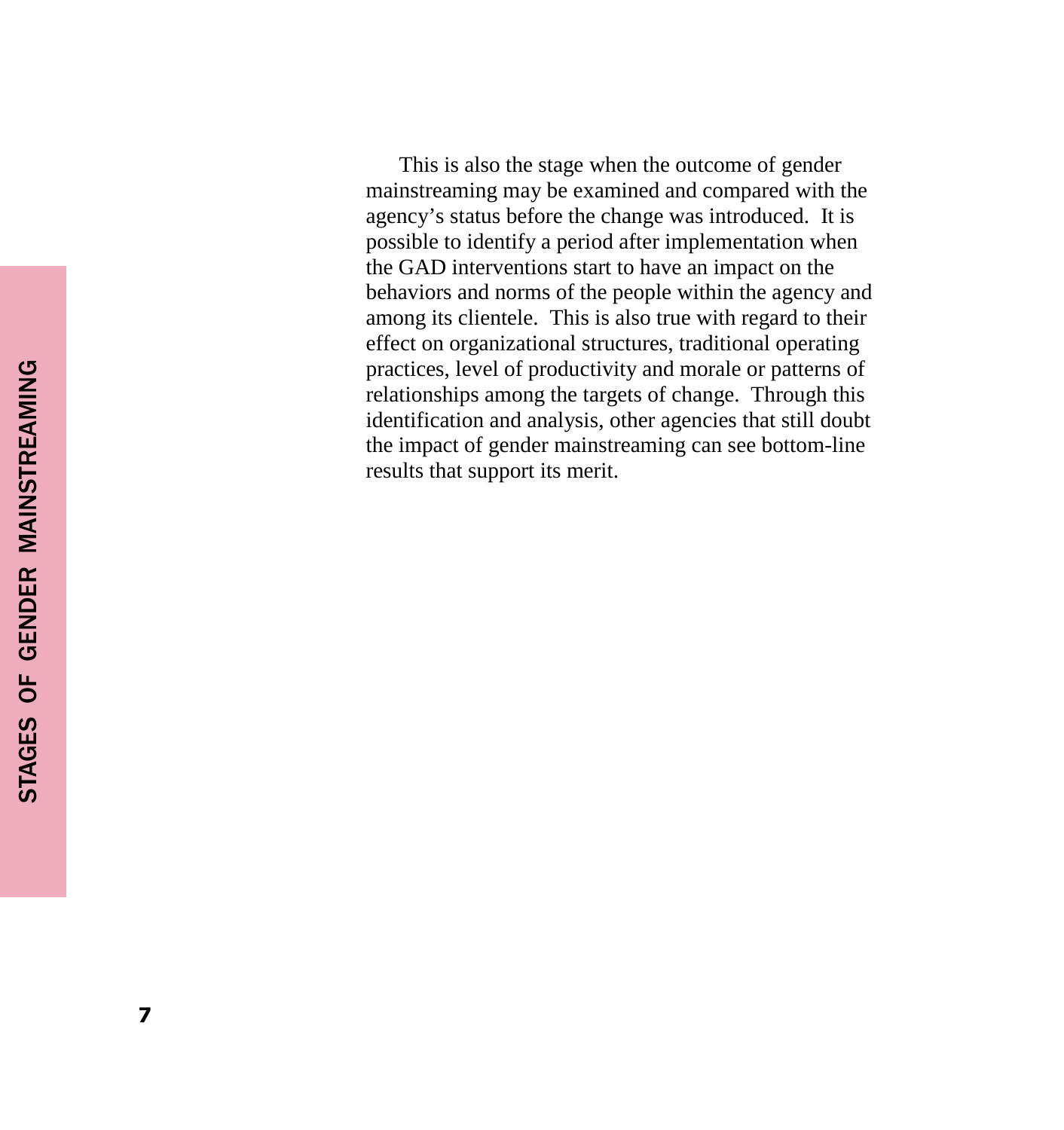#### Commitment enhancement and institutionalization

Stage

A

This stage is the full realization and implementation of gender mainstreaming. At the same time, it also challenges agencies to continuously evaluate and improve their efforts. After all, the long-term goal is to improve government's ability to respond to gender issues and concerns. By this time, agencies are implementing the following:

> policies and procedures are constantly modified and improved to make them gender responsive; GAD programs and projects are constantly introduced, evaluated and enhanced to sustain the mainstreaming effort; and the accountability of sustaining the gains of mainstreaming is accepted and claimed as a commitment of

> > everyone in the agency.

Course Loomer

12 Dean an a Des

Termin in the livings Wester Ite Jaten mediate the control of the างนาใก้เพื่องกล่ายคล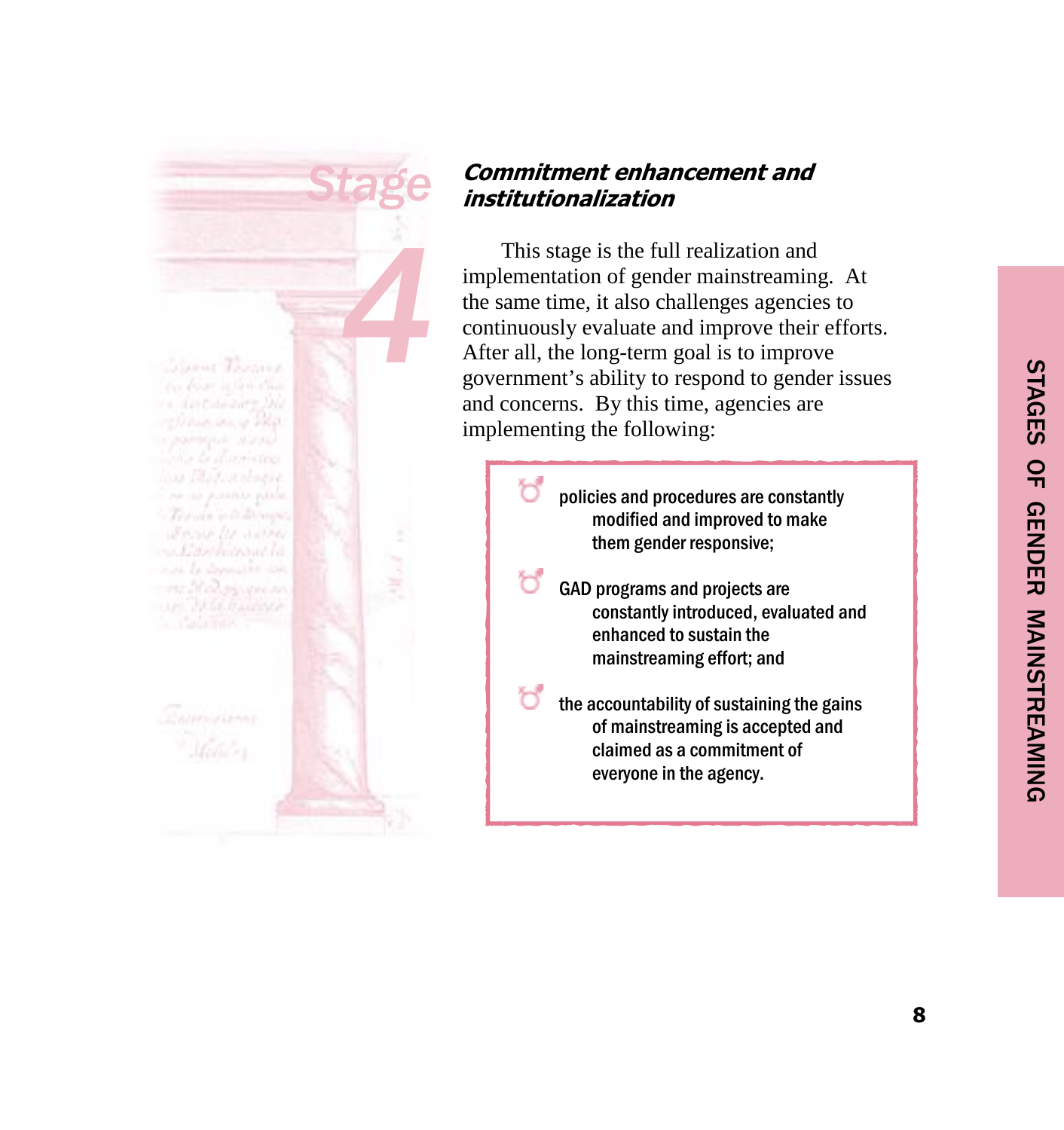### **Entry Points of Gender Mainstreaming**

There are four possible entry points in gender mainstreaming. These are policy, people, enabling mechanisms and programs and projects. They are not in any order of importance. The agency has the option on what entry point to use first. It may also adopt strategies that characterize more than one entry point.

#### Policy

This refers to official statements and pronouncements of support for gender mainstreaming issued by the agency. These may be in the form of memoranda, executive orders or specific guidelines. The agency, through these issuances, has at least recognized and accepted gender mainstreaming as a critical and legitimate concern, even if in broad or general terms.

#### People

Stakeholders are the people on whose shoulders fall the task of gender mainstreaming. There are four distinct roles (Conner, 1992) that stakeholders assume:

**The sponsor -** "the individual or group who has the power to sanction or legitimize change. Sponsors consider the potential changes facing an organization and assess the dangers and opportunities these transitions reflect. They decide which changes will happen,

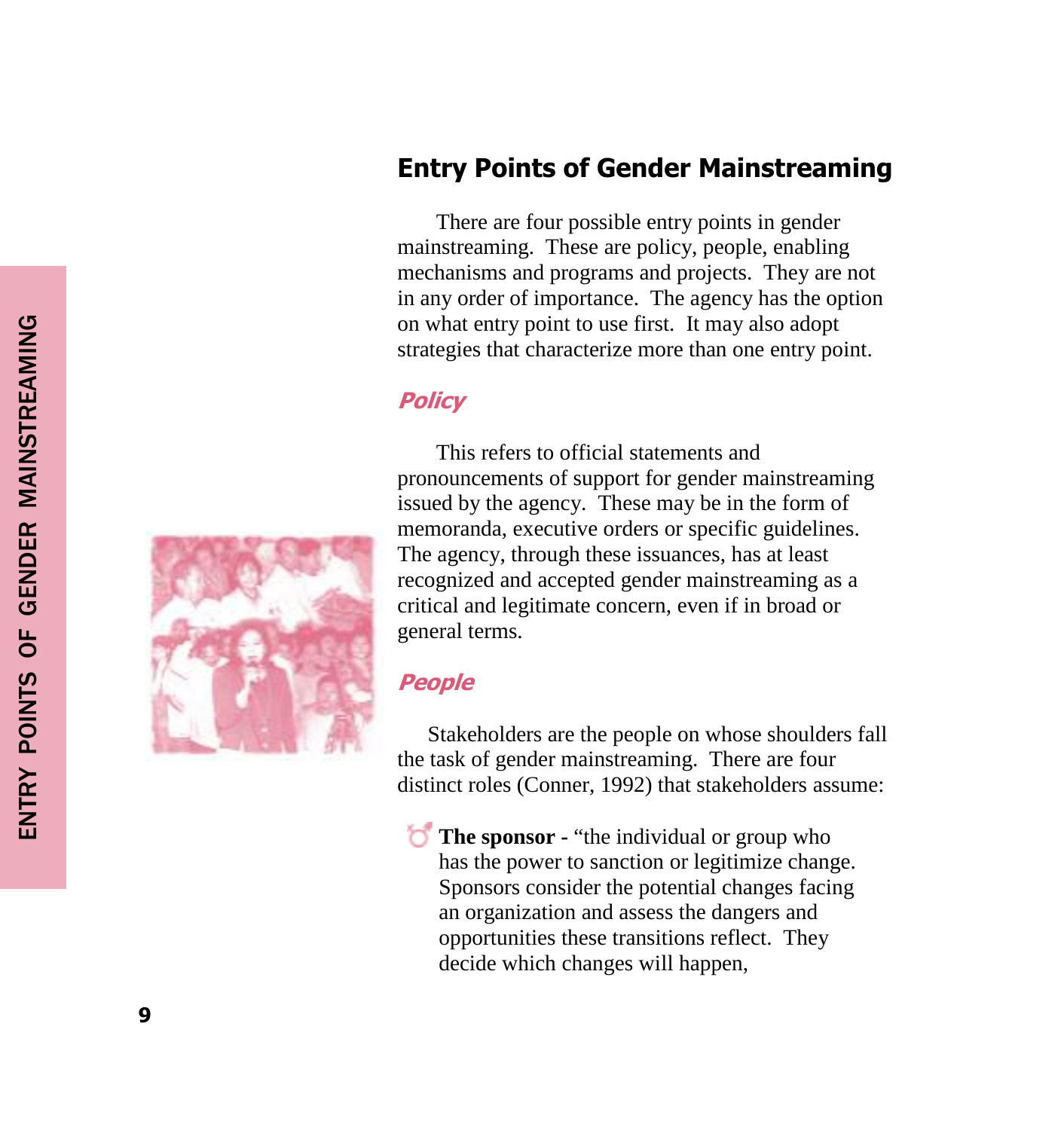communicate the new priorities to the organization, and provide the proper reinforcement to assure success. Sponsors are responsible for creating an environment that enables these changes to be made on time and within budget."

In gender mainstreaming, the sponsors are the heads of agencies. They express support for it by issuing policies or installing the necessary enabling mechanisms, such as the release of funds.

**The change agent -** "the individual or group who is responsible for actually making the change. The agent's success depends on the ability to diagnose potential problems, develop a plan to deal with these issues, and execute the change effectively."

Change agents in gender mainstreaming are the Focal Points and the officers and members of the TWGs of agencies. They are critical in its success because they are its planners and implementors.

**The target -** "the individual or group who must actually change. The term target is used because these people are the focus of the change effort and play a



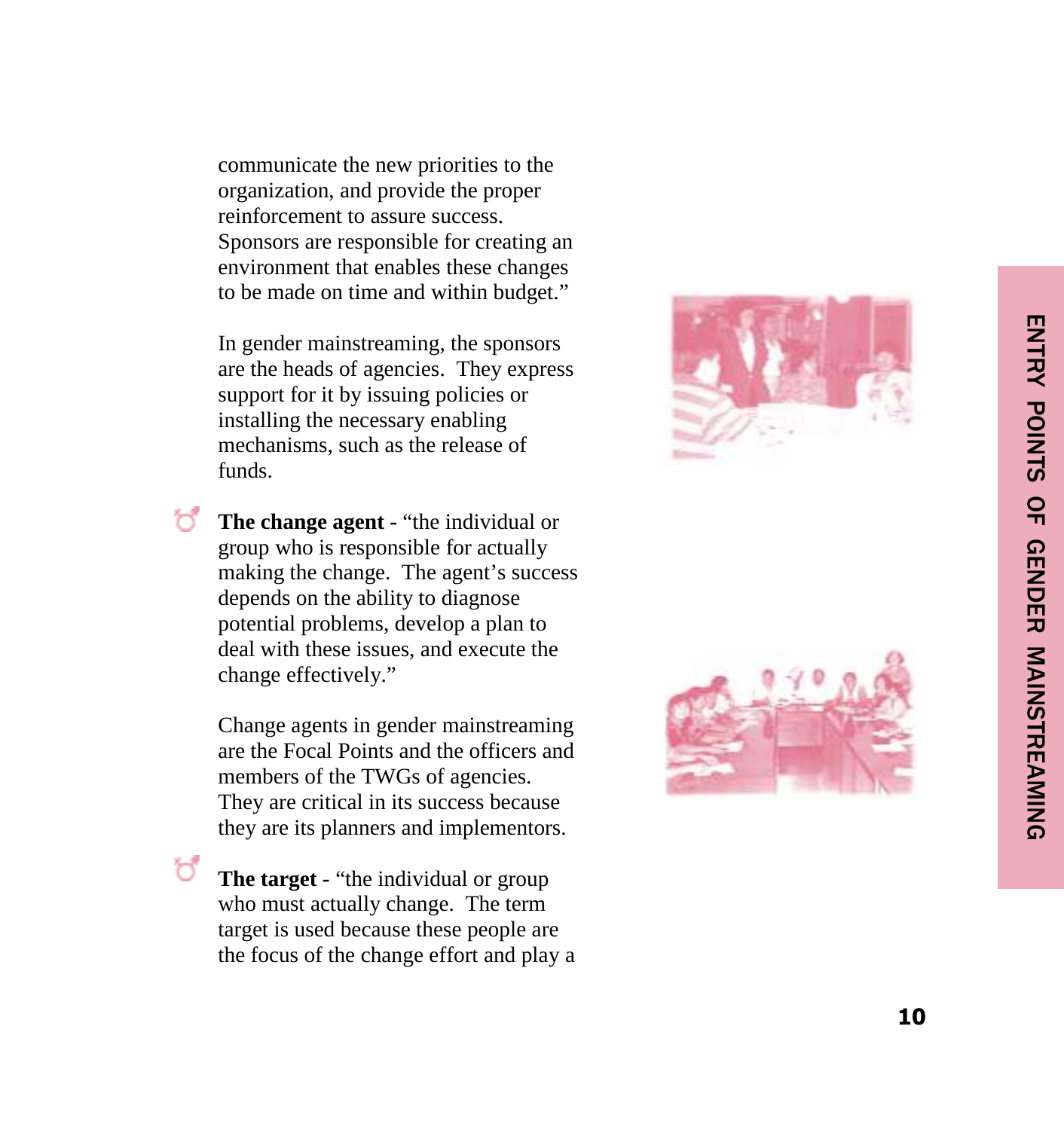



People in the bureaucracy, the field workers and the clients of the different agencies serve as the targets of gender mainstreaming. Officials and members of the bureaucracy are given gender sensitivity training programs to engage them in the effort.

**The advocate** - "the individual or group who wants to achieve a change but lacks the power to sanction it."

The National Economic and Development Authority and the NCRFW may be considered as change advocates in this case. They monitor how gender mainstreaming is carried out by the agencies and they don't have the power to sanction it.

#### **Enabling mechanisms**

The success of any gender mainstreaming effort depends to a large extent on the resources allocated to it. This refers to the systems and mechanisms installed in the agencies and the funds

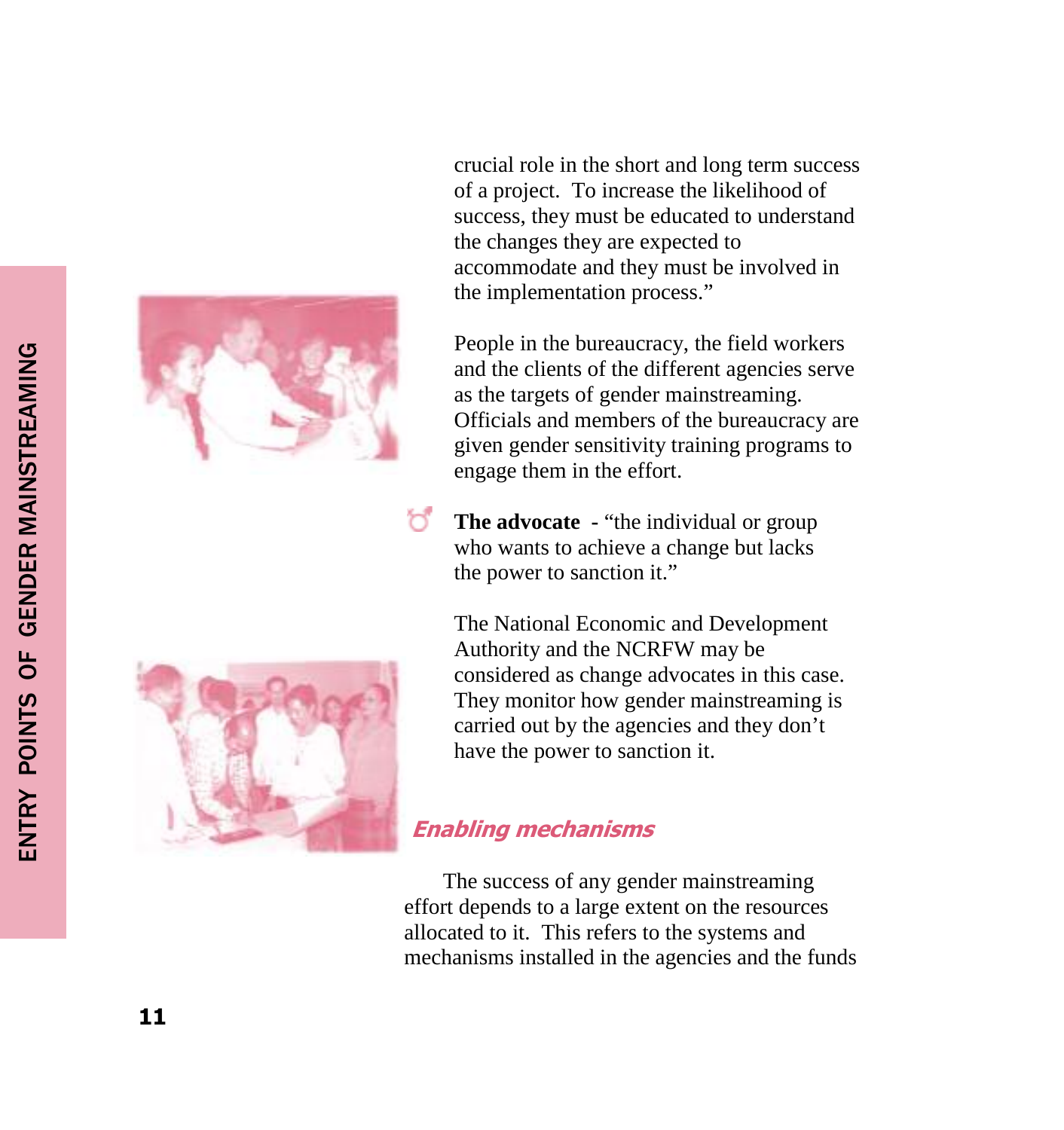allocated for GAD activities. The NCRFW made sure that some funds are set aside for gender mainstreaming through a provision in the General Appropriations Act. More popularly known as the GAD Budget, this measure mandated all government entities to allocate a minimum of five percent of their total budget for each year for gender responsive programs, projects and activities.



#### **Programs, projects and activities**

Policy and top management support for gender mainstreaming is best reflected in the agency's programs, projects and activities. The flagship programs of most agencies are usually strategic entry points for implementing a GAD initiative. Some of these programs are the *Gintong Ani* of the Department of Agriculture, the Community -Based Forestry Management Program of the Department of Environment and Natural Resources, and the programs for overseas and local employment, labor relations and workers' protection of the Department of Labor and Employment.

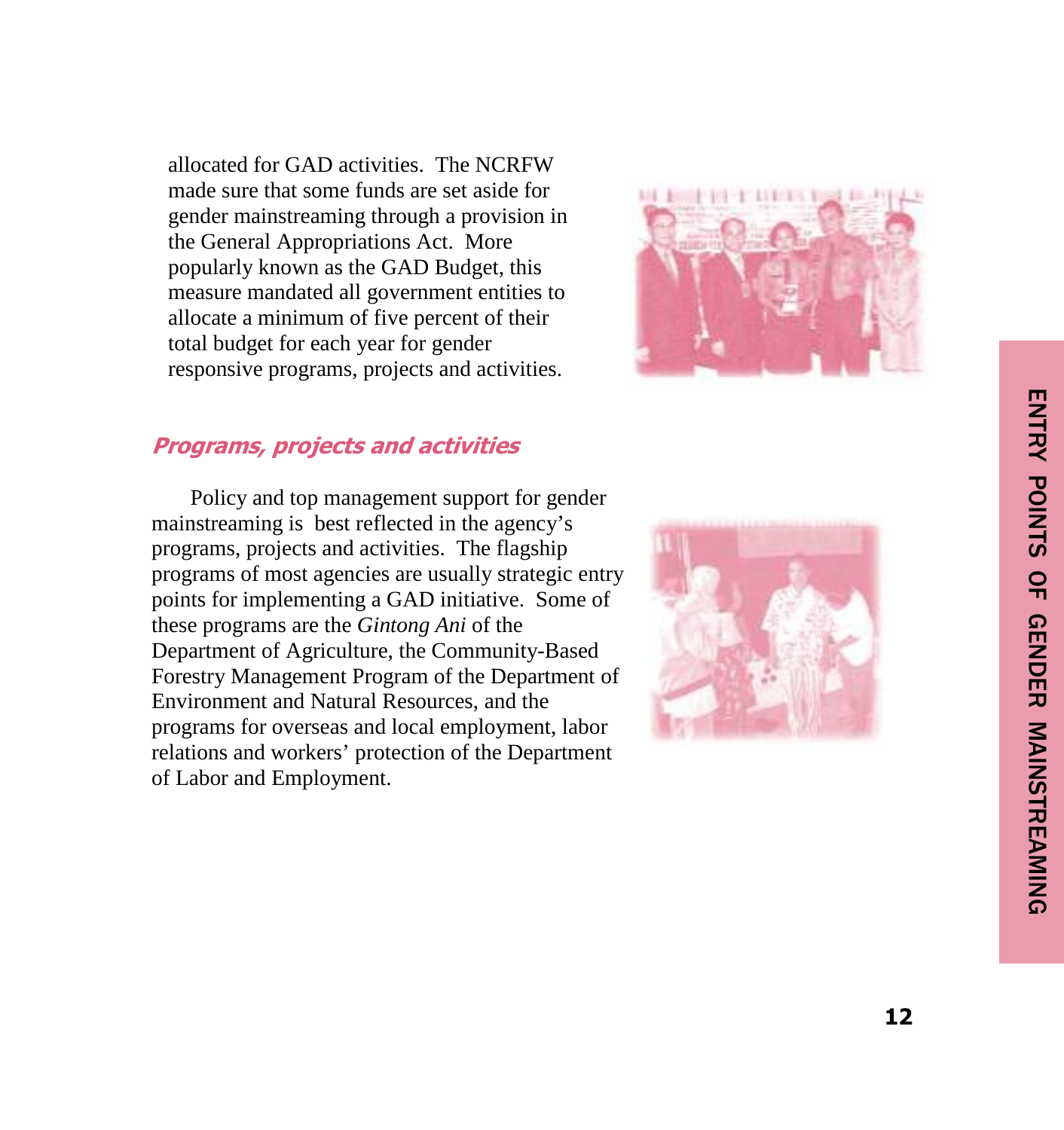## The Gender Mainstreaming **Evaluation Framework (GMEF)**

The GMEF, a guide for assessing the progress of gender mainstreaming efforts is a matrix of five columns and 20 rows. It identifies the major entry points and stages of gender mainstreaming.

#### **The Columns**

The first column represents the four stages of gender mainstreaming. It also identifies the objectives for each stage of the mainstreaming process:

- ♦ Foundation Formation
- ♦ Installation of Strategic Mechanisms
- ♦ GAD Application
- ♦ Commitment Enhancement and Institutionalization

The remaining columns correspond to the four entry points of gender mainstreaming:

- ♦ Policy
- ♦ People
- $\leftarrow$  Enabling mechanisms
- ♦ Programs, projects and activities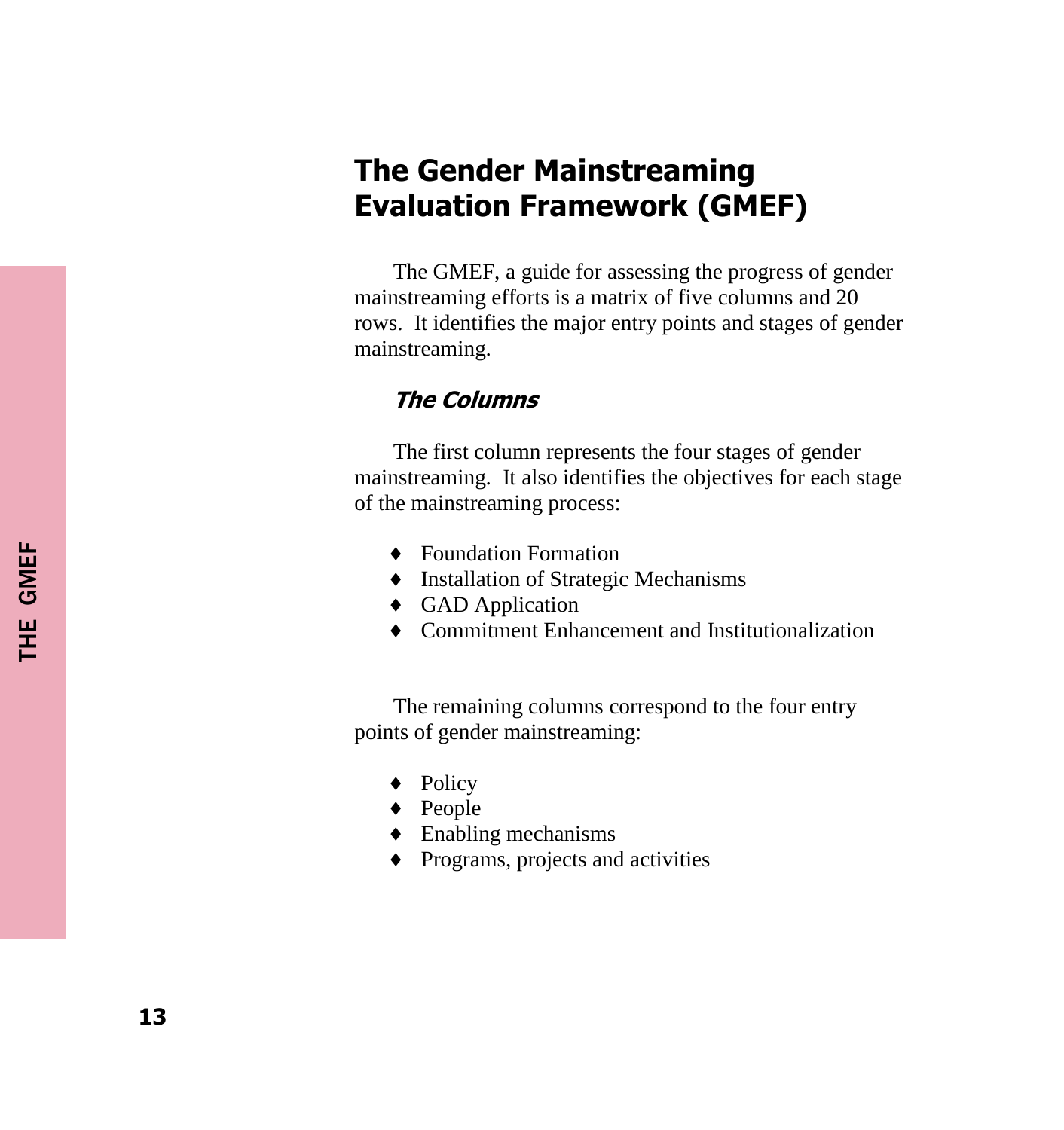#### **The Rows**

The rows contain descriptors of each entry point for every stage of gender mainstreaming.

#### **The Descriptors**

The descriptors have both vertical and horizontal correlations. Vertically, they show the agency's progress from the first stage (Foundation Formation) to the last stage (Commitment Enhancement and Institutionalization) of gender mainstreaming. Horizontally, they indicate how each entry point enhances or contributes to the attainment of the objectives of a specific stage of gender mainstreaming. For example, the descriptors in Stage 1 in all entry points lead to raising people's awareness on GAD and the generation of support for gender mainstreaming*.*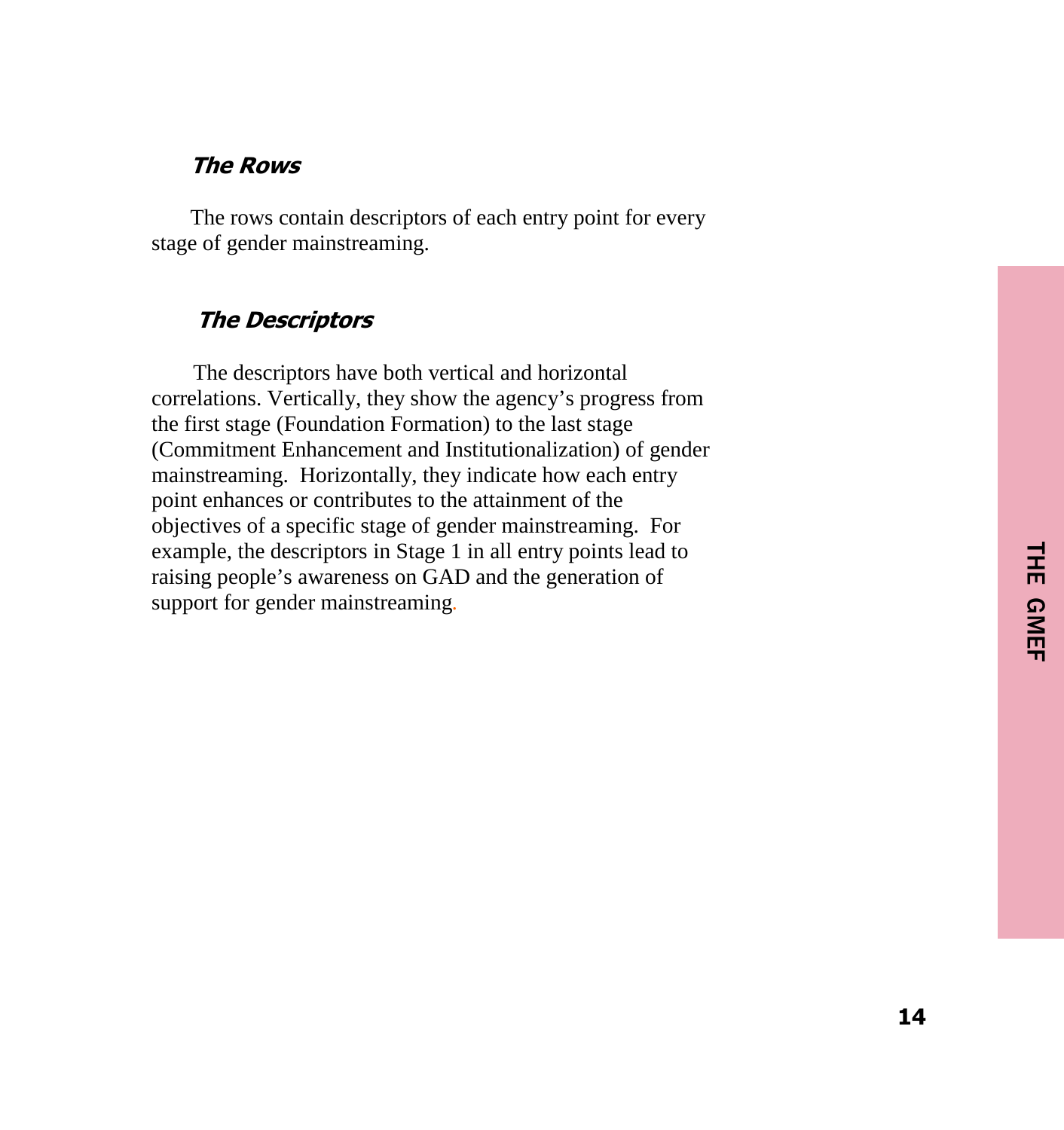### The Tool as Instrument to Assess the **Progress of Gender Mainstreaming**

The framework earlier presented is translated into a tool to simplify the process of examining the mainstreaming interventions at the agency level. The tool has two major parts, Part I of which is designed to assess the magnitude of mainstreaming efforts pursued by the agency including its attached units and bureaus. Part II provides the instructions for consolidating the results of the assessment.

#### Part I: The Self-Assessment Questionnaire

While there were significant gains with some agencies in their gender mainstreaming efforts, most of the other agencies hardly moved beyond the first stage and frequently lack practical tools to incorporate gender issues into their agencies' PPAs. The selfassessment, therefore, aims to identify strengths and developmental areas of gender mainstreaming efforts of the agencies. The results of which can be used as a guide in developing the necessary interventions and steps to further pursue gender mainstreaming.

The self-assessment may be administered by the agency's GAD Focal Point or members of the GAD TWGs to key technical people (e.g. planners, monitors, evaluators or analysts) who are tasked to monitor and assess the GAD PPAs or those who want to know how to introduce or hasten the mainstreaming process in their agencies. The GAD Focal Points or TWG members, then, will process the results of the assessment and feedback to top **15** management.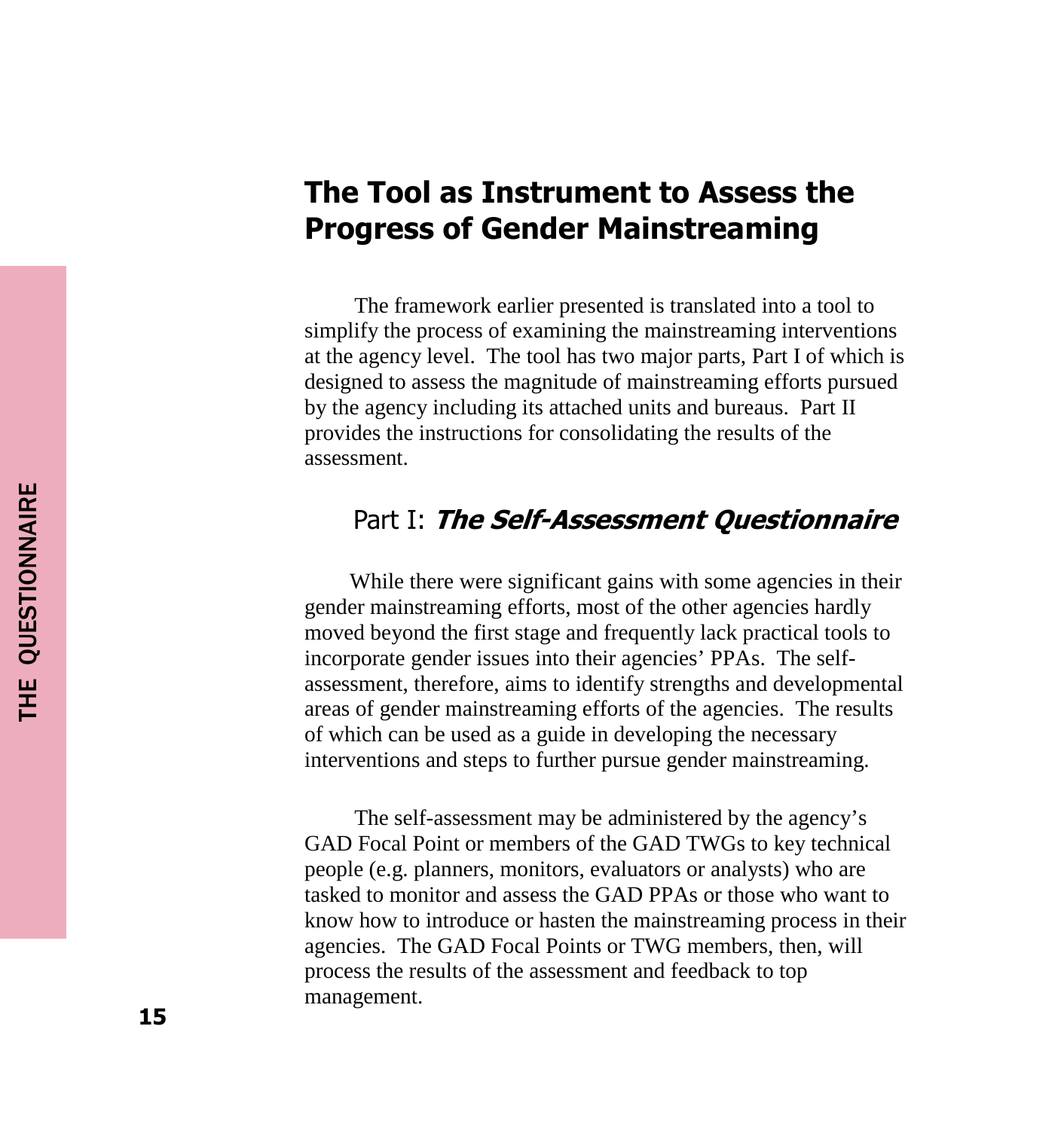The use of the GMEF tool as a basis for agency operational planning is seen to be a useful strategy. As a measure of gender mainstreaming efforts, agencies may enhance it by "customizing" or modifying the descriptors according to its own level of experience.

Below is a list of statements that refer to possible gender mainstreaming interventions. If these have been done in your agency, kindly check the APPROPRIATE BOX. You can also provide additional data to support your response for some of the statements.

| <b>Gender Mainstreaming Activities/Efforts</b>                              |                                                    |                         |
|-----------------------------------------------------------------------------|----------------------------------------------------|-------------------------|
| 1.<br>activities. (e.g. inclusion of GAD in project or<br>program planning) | Our Agency issued clear policies in support of GAD | <b>YES</b><br><b>NO</b> |
| Please enumerate the policies issued so far:                                |                                                    |                         |
| Type (MC, SO, etc.)                                                         | <b>Policy</b>                                      | <b>Date Issued</b>      |
|                                                                             |                                                    |                         |
|                                                                             |                                                    |                         |
|                                                                             |                                                    |                         |
|                                                                             |                                                    |                         |
|                                                                             |                                                    |                         |
|                                                                             |                                                    | 1 C                     |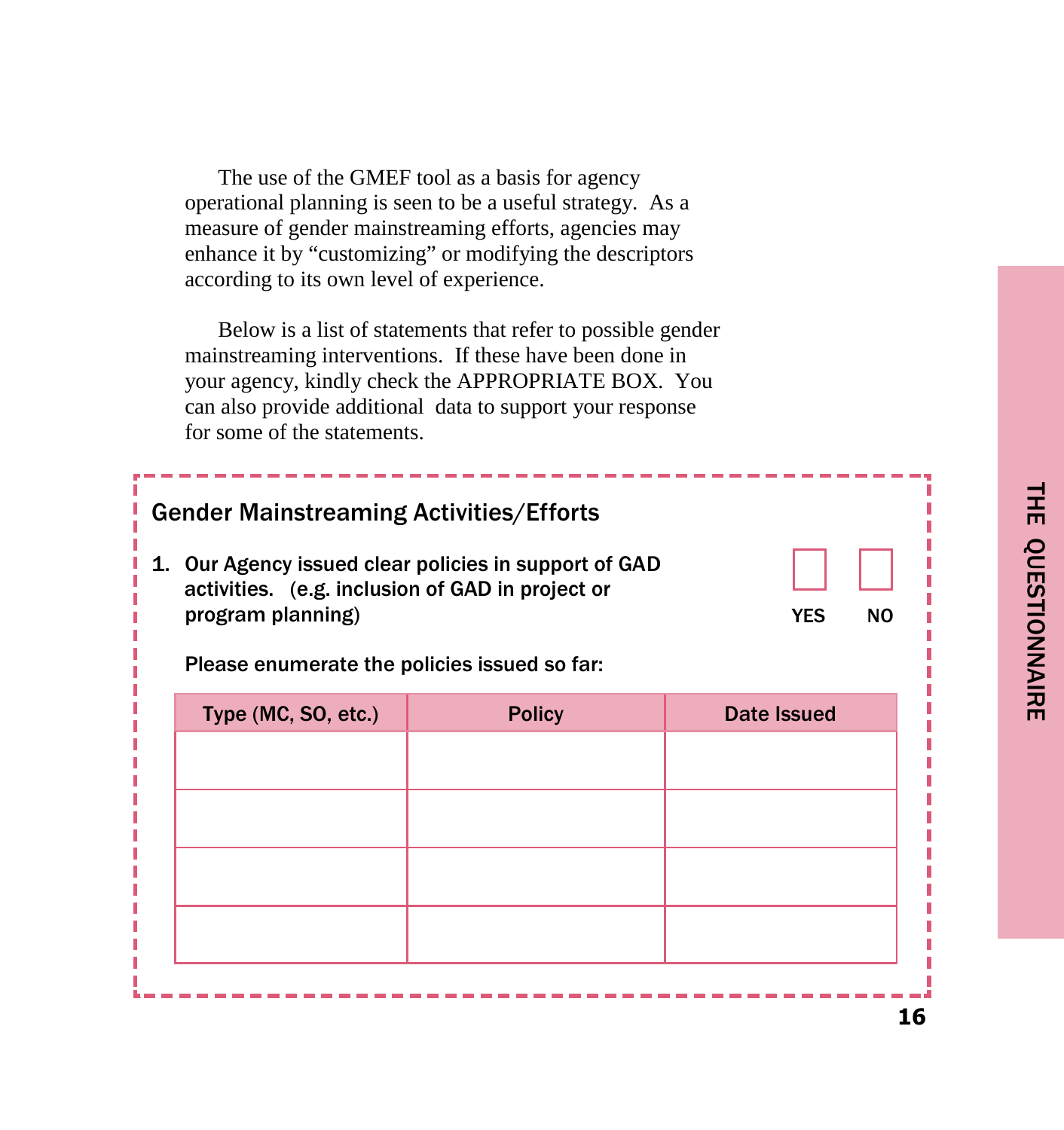| 2. We have included gender mainstreaming targets in<br>our Key Result Areas (KRAs).                                                              |            |
|--------------------------------------------------------------------------------------------------------------------------------------------------|------------|
| If yes, please identify the KRAs in which GAD has<br>been integrated:                                                                            | YFS        |
|                                                                                                                                                  |            |
| 3. We have formalized the assignment of key people to be<br>our Focal Point and spearhead our GAD undertakings.                                  | <b>YES</b> |
| If yes, please attach a copy of the SO or MC that<br>formalized the Creation of the GAD Focal Point.                                             |            |
| 4. We have developed specific guidelines on how to<br>mainstream gender in our work. (e.g. integration of GAD<br>in project development process) | <b>YES</b> |

 $NO$ 

П П

I Ī I П Ī П П

> Ī П П Ī

I I I Ï I I П ī i Ï i Ī Ī Г I П I П Г e.

 $NO$ 

 $NO$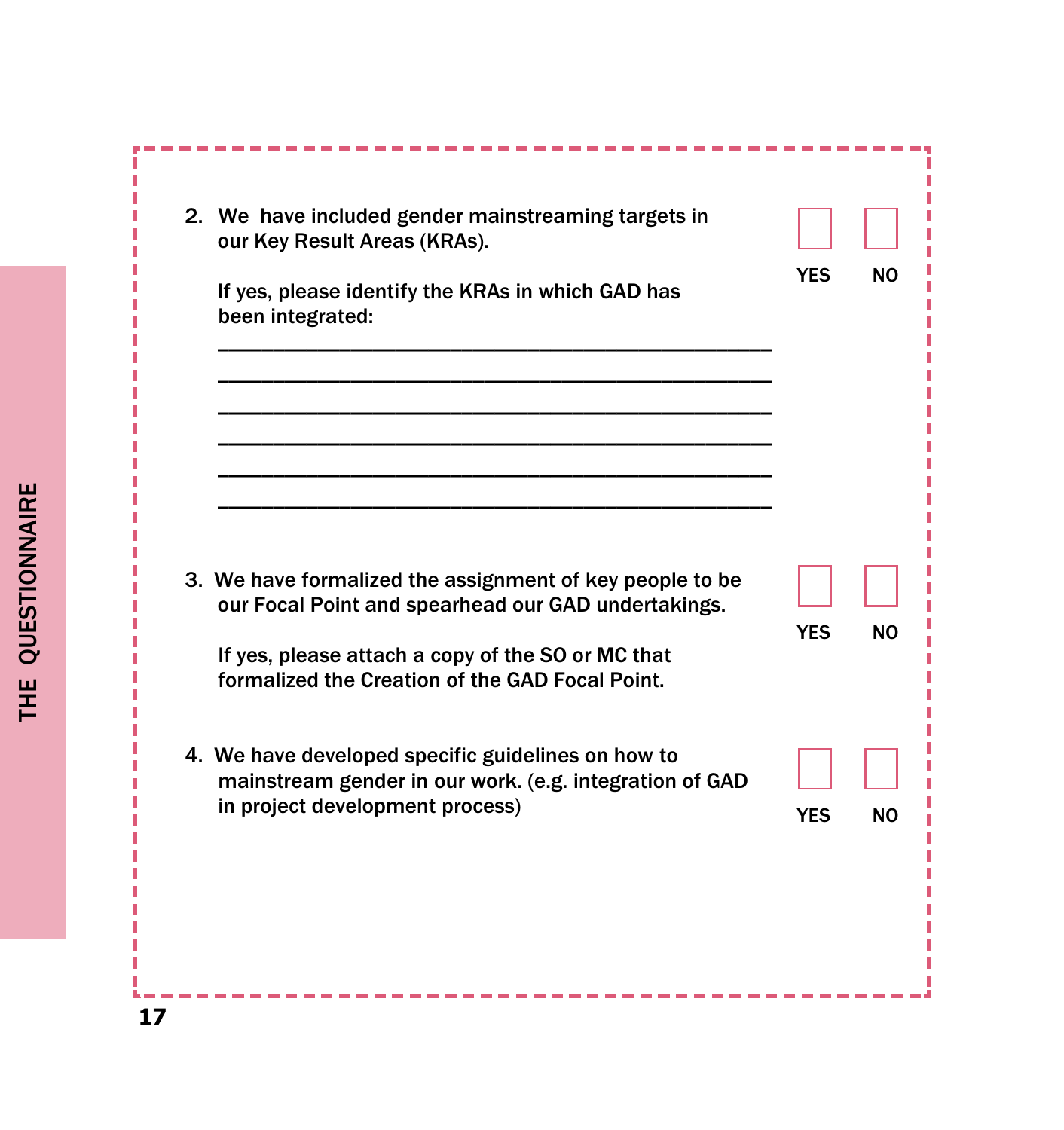If yes, please enumerate these specific guidelines:

| <b>Date Issued</b> | <b>Title of Description of the Guidelines</b> |
|--------------------|-----------------------------------------------|
|                    |                                               |
|                    |                                               |
|                    |                                               |
|                    |                                               |
|                    |                                               |

If none, what hinders you from developing such guidelines? BBBBBBBBBBBBBBBBBBBBBBBBBBBBBBBBBBBBBBBBBBBBBBBBBBB

BBBBBBBBBBBBBBBBBBBBBBBBBBBBBBBBBBBBBBBBBBBBBBBBBBB

BBBBBBBBBBBBBBBBBBBBBBBBBBBBBBBBBBBBBBBBBBBBBBBBBBB BBBBBBBBBBBBBBBBBBBBBBBBBBBBBBBBBBBBBBBBBBBBBBBBBBB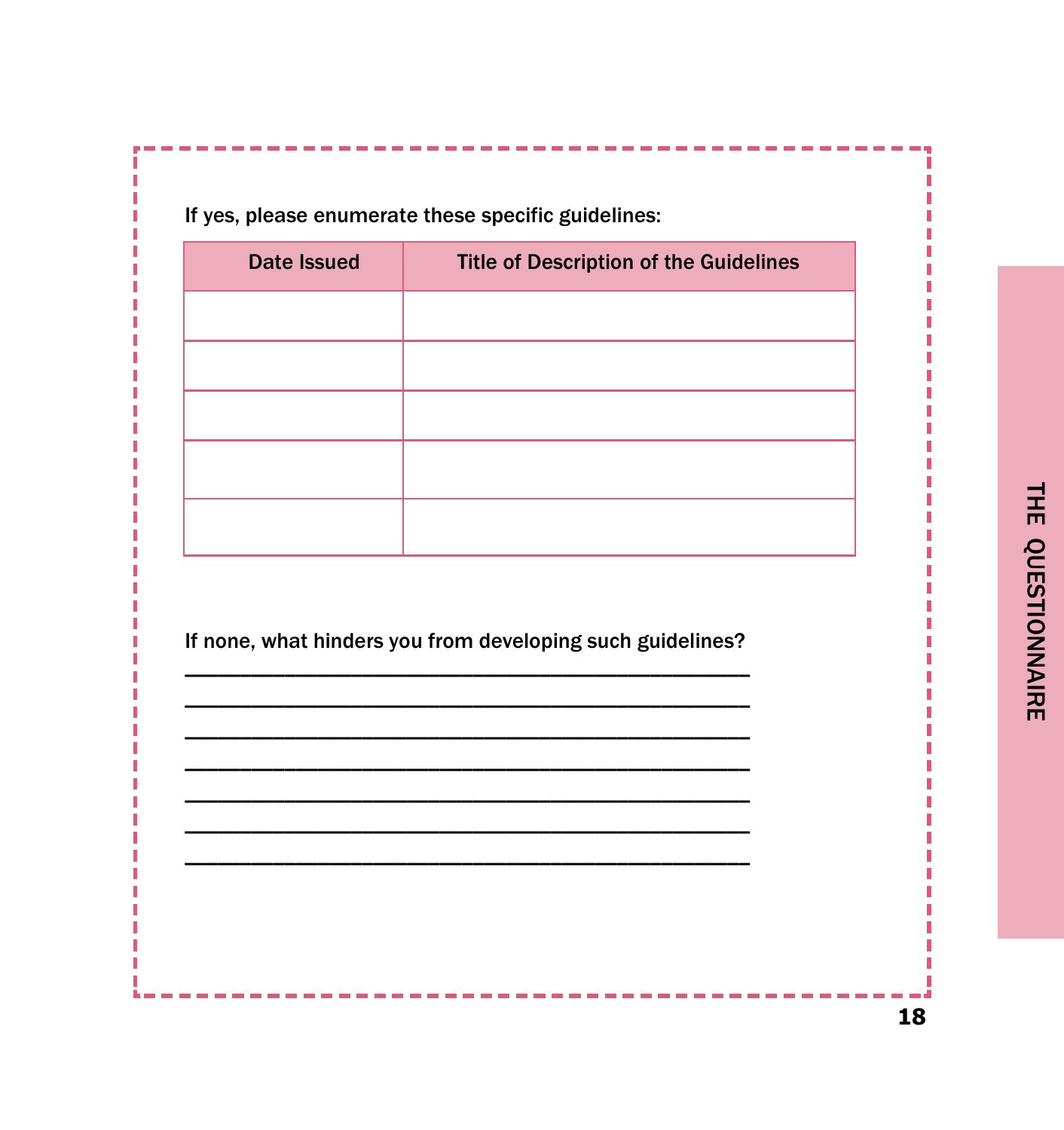| 5. These guidelines are adopted and followed by<br>concerned units in our Agency.<br>If yes, how have these been useful?                                                                                                            | <b>YFS</b> | NO |
|-------------------------------------------------------------------------------------------------------------------------------------------------------------------------------------------------------------------------------------|------------|----|
| If no, please explain why:                                                                                                                                                                                                          |            |    |
| 6. We have identified a unit in our Agency who will be<br>responsible in ensuring that women's concerns are<br>integrated in the planning and project development<br>process of the Agency both at the local and national<br>level. | YES        | NO |
| If yes, please specify the assigned unit: ____                                                                                                                                                                                      |            |    |
| 7. We have established a set of indicators/standards that<br>our staff use in planning and implementing gender<br>responsive programs and projects.                                                                                 | YES        | NO |

ь

F Ĩ ľ

П

Г г

Г П г г П П Г Г T T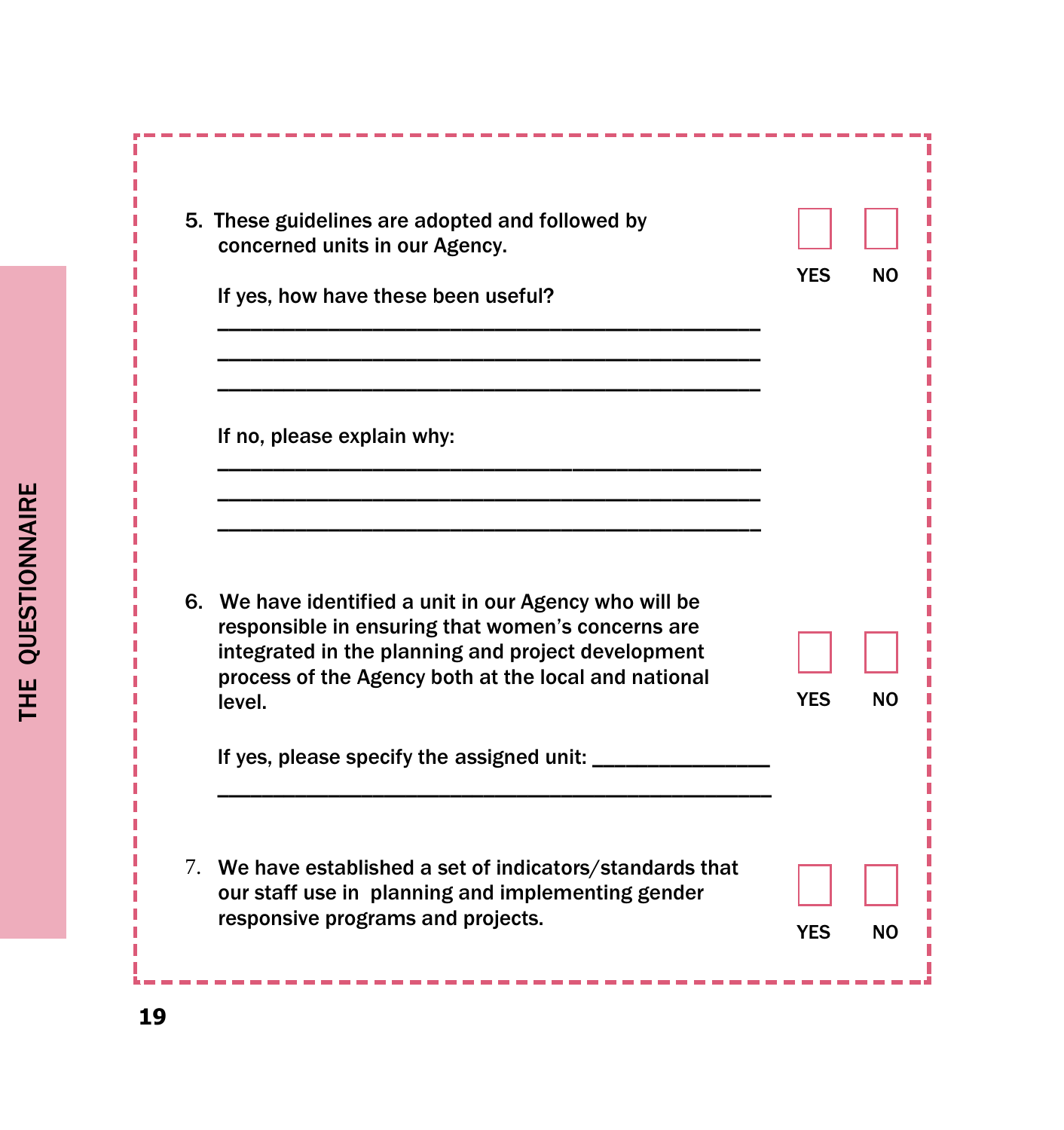| 8. We have issued specific policies pertaining to the<br>women in our Agency (e.g. policies on sexual<br>harassment, etc). | <b>YES</b> | NΟ             |
|----------------------------------------------------------------------------------------------------------------------------|------------|----------------|
| 9. We formulate new policies based on sex-<br>disaggregated data.<br>If yes, please enumerate these policies:              | <b>YES</b> | N <sub>O</sub> |
| 10. GAD is already integrated in our policy framework<br>agenda.<br>Please describe this policy framework agenda.          | <b>YES</b> | <b>NO</b>      |

----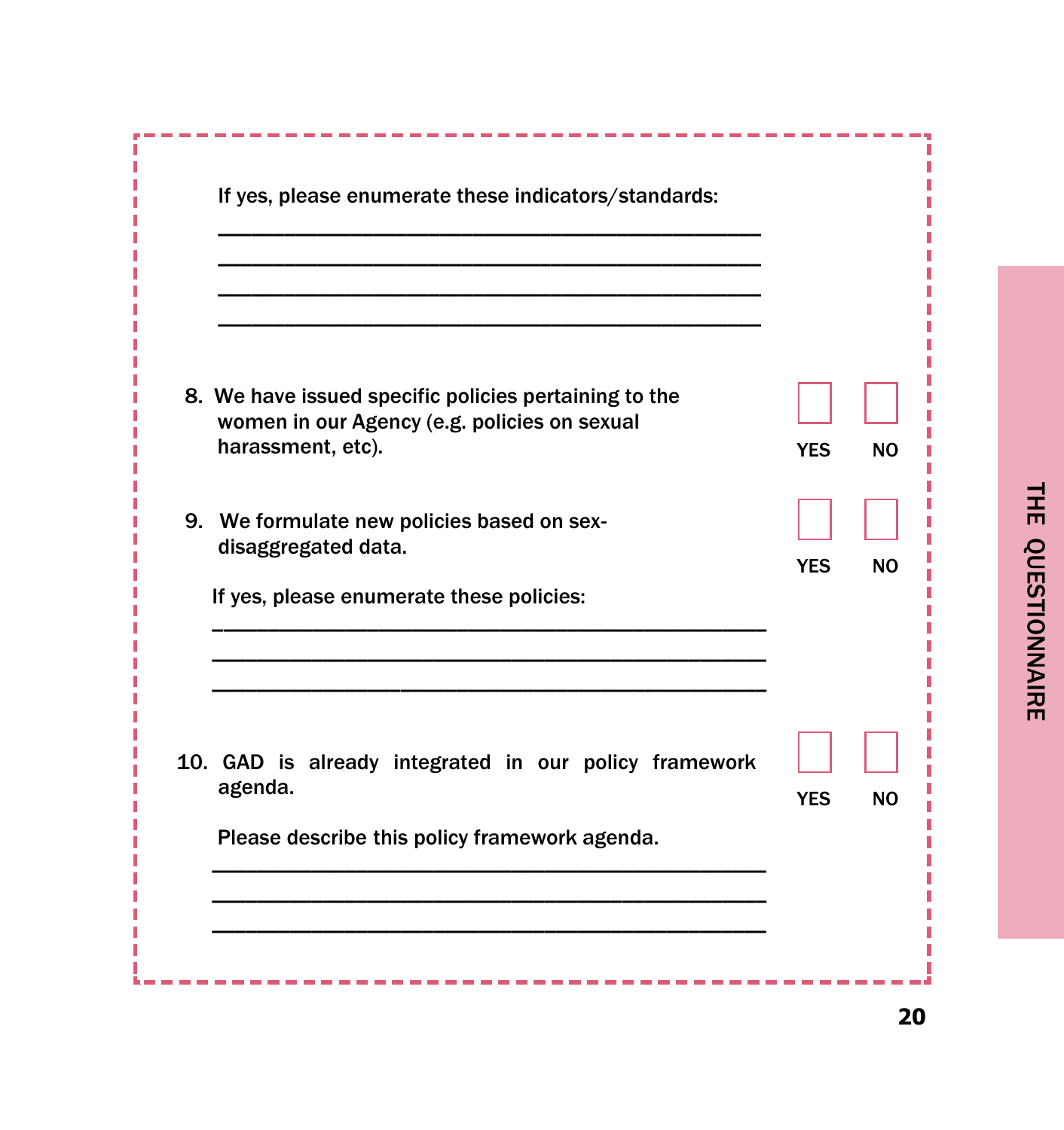| 11. We have reviewed our existing policies to determine if<br>they are gender-responsive and are not discriminatory to<br>women.     | <b>YES</b> | <b>NO</b> |
|--------------------------------------------------------------------------------------------------------------------------------------|------------|-----------|
| If yes, please briefly state the basis of such review:                                                                               |            |           |
| 12. We have a policy to ensure that our programs and<br>projects are not gender-biased.<br>If yes, please state the policy/policies: | YES        | NO        |
| 13. Our TOP MANAGEMENT is supportive to our gender                                                                                   |            |           |
| mainstreaming efforts.<br>If yes, please describe the kind of support extended by your<br><b>Top Management:</b>                     | <b>YES</b> | <b>NO</b> |

F П

> г П г

> Г П

L Г

Г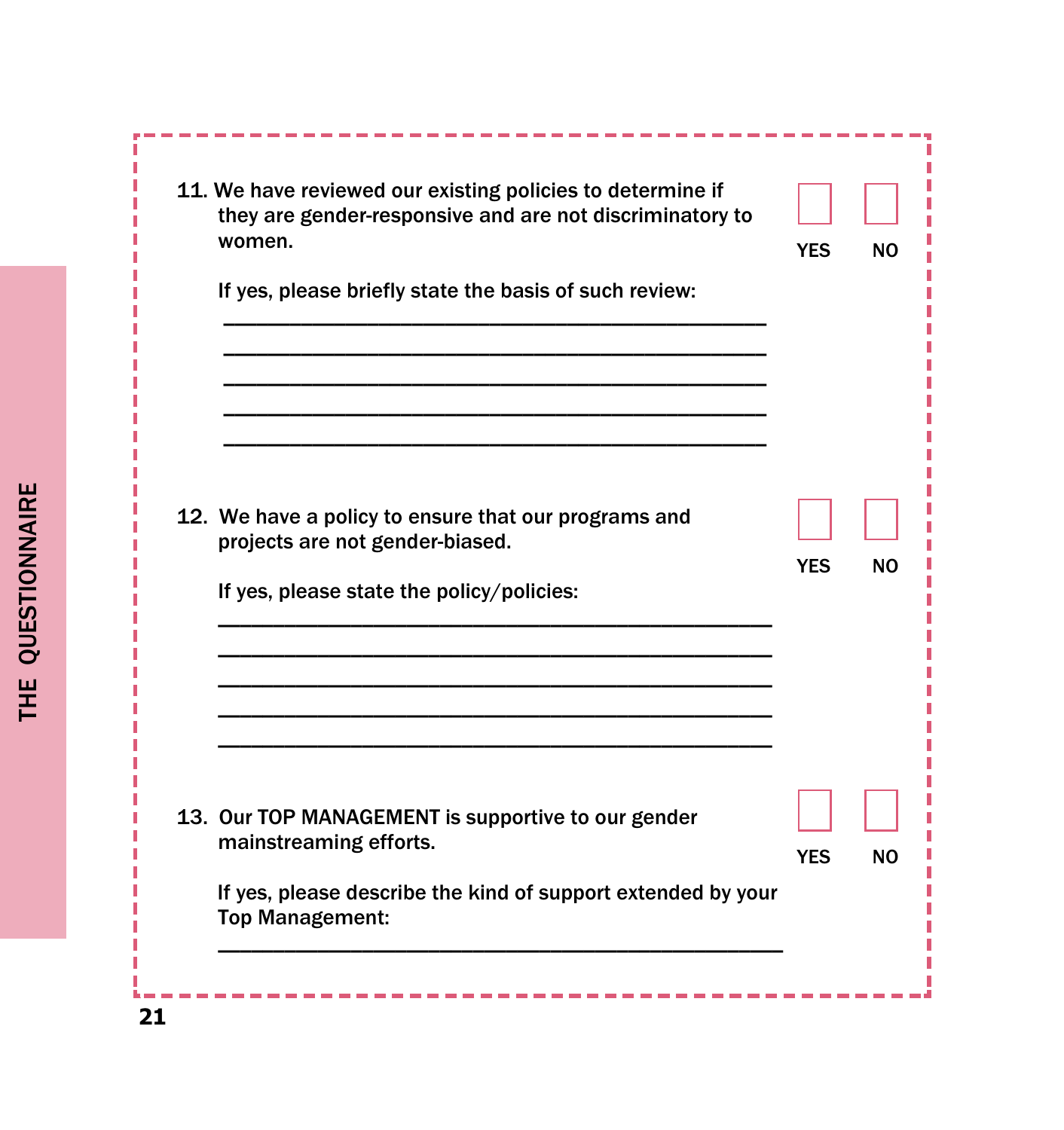

\_\_\_\_\_\_\_\_\_\_\_\_\_\_\_\_\_\_\_\_\_\_\_\_\_\_\_\_\_\_\_\_\_\_\_\_\_\_\_\_\_\_\_\_\_\_\_\_\_\_\_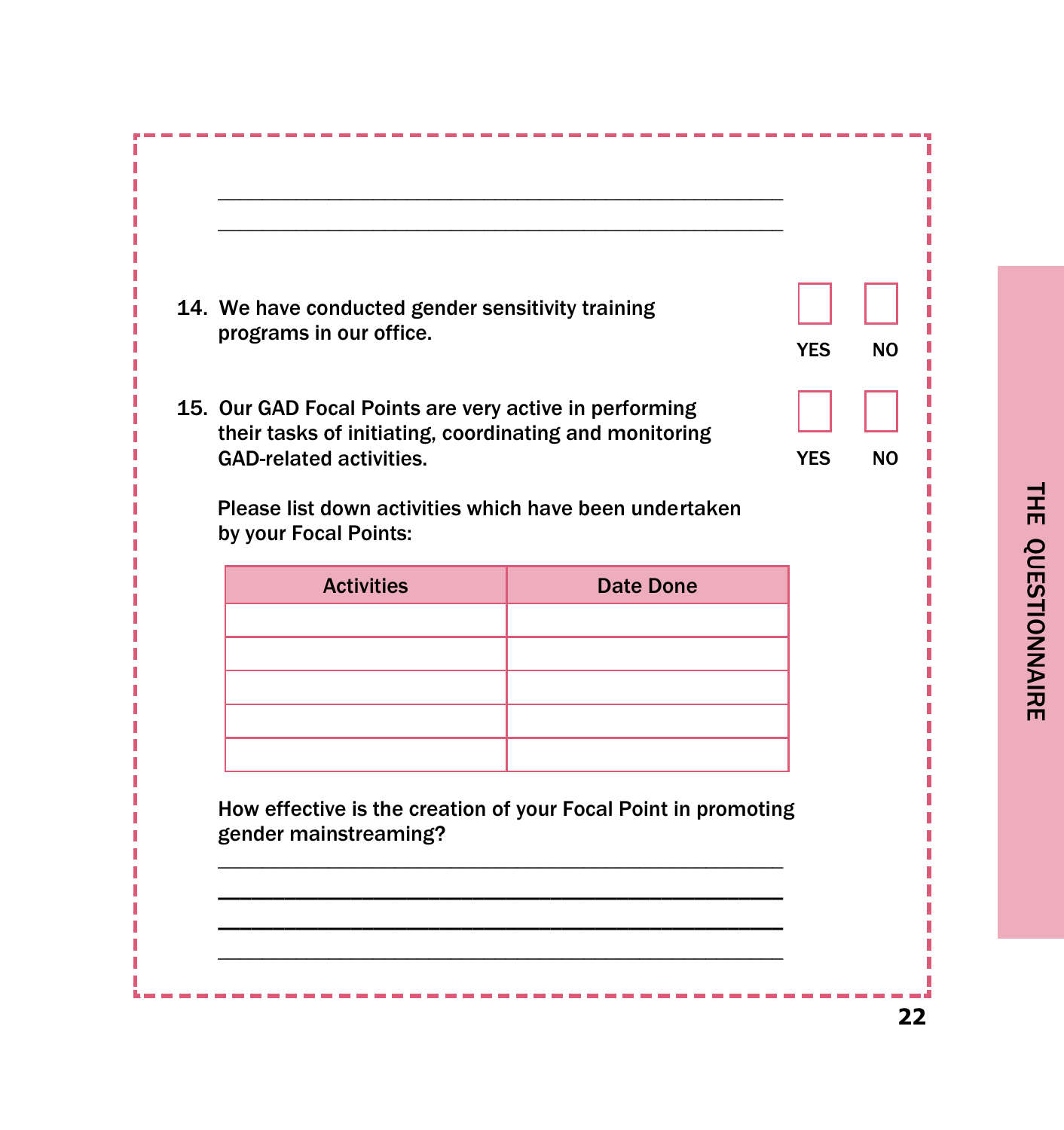16. We have special benefits for the women in our Agency. If yes, please enumerate the benefits your women are receiving from your Agency? BBBBBBBBBBBBBBBBBBBBBBBBBBBBBBBBBBBBBBBBBBBBBBBBB BBBBBBBBBBBBBBBBBBBBBBBBBBBBBBBBBBBBBBBBBBBBBBBBB 17. Women in our Agency occupy strategic positions. (i.e. decision-makers) Please identify the number of employees in the following position: Position | No. of Men | No. of Women | % of Women  $\overline{c}$   $\overline{c}$   $\overline{c}$   $\overline{c}$   $\overline{c}$   $\overline{c}$   $\overline{c}$   $\overline{c}$   $\overline{c}$   $\overline{c}$   $\overline{c}$   $\overline{c}$   $\overline{c}$   $\overline{c}$   $\overline{c}$   $\overline{c}$   $\overline{c}$   $\overline{c}$   $\overline{c}$   $\overline{c}$   $\overline{c}$   $\overline{c}$   $\overline{c}$   $\overline{c}$   $\overline{$ Top Management **Middle** Management **Technical Staff Administrative** Staff **Others** YES NO YES NO

**Contract Contract Contract Contract** 

CO-Central Office; RO - Regional Office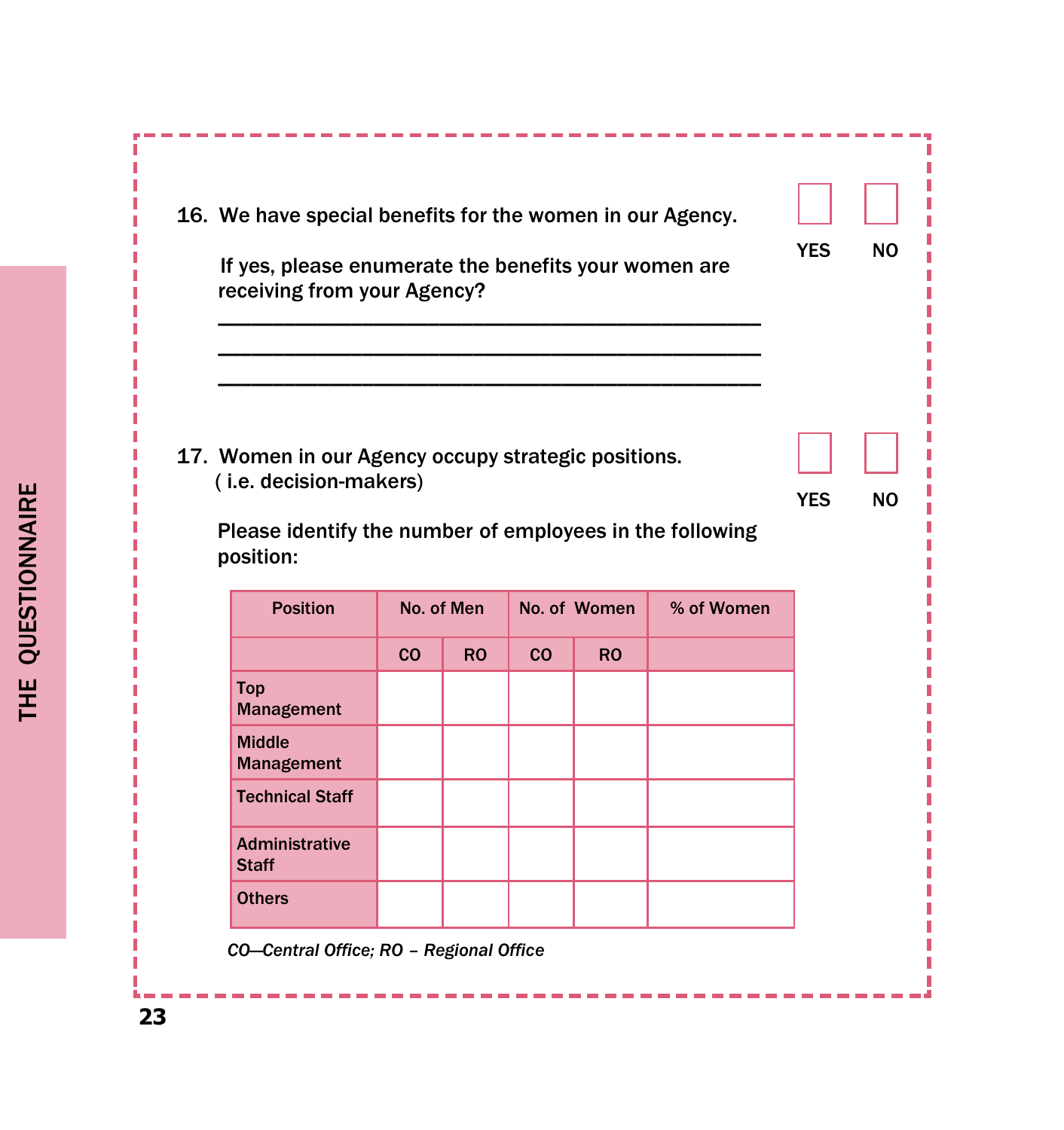| 18. Women are normally consulted in planning new programs<br>in our office. |                                  |                         |                                                                                                           |                  | <b>YES</b><br>NO        |
|-----------------------------------------------------------------------------|----------------------------------|-------------------------|-----------------------------------------------------------------------------------------------------------|------------------|-------------------------|
| consulted them.                                                             |                                  |                         | If yes, please indicate the mechanisms by which you                                                       |                  |                         |
|                                                                             |                                  |                         |                                                                                                           |                  |                         |
| GRP, etc.                                                                   | programs you have undertaken:    |                         | tools and techniques in gender mainstreaming such as<br>If yes, please enumerate the GAD-related training |                  | <b>YES</b><br><b>NO</b> |
| Title of the                                                                | No. of                           | <b>Type of Training</b> |                                                                                                           | <b>Attendees</b> |                         |
| 19. Our staff are familiar and trained with the use of various<br>Program   | <b>Times</b><br><b>Conducted</b> | <b>In-House</b>         | <b>Outside</b>                                                                                            | <b>Number</b>    | <b>Position</b>         |
|                                                                             |                                  |                         |                                                                                                           |                  |                         |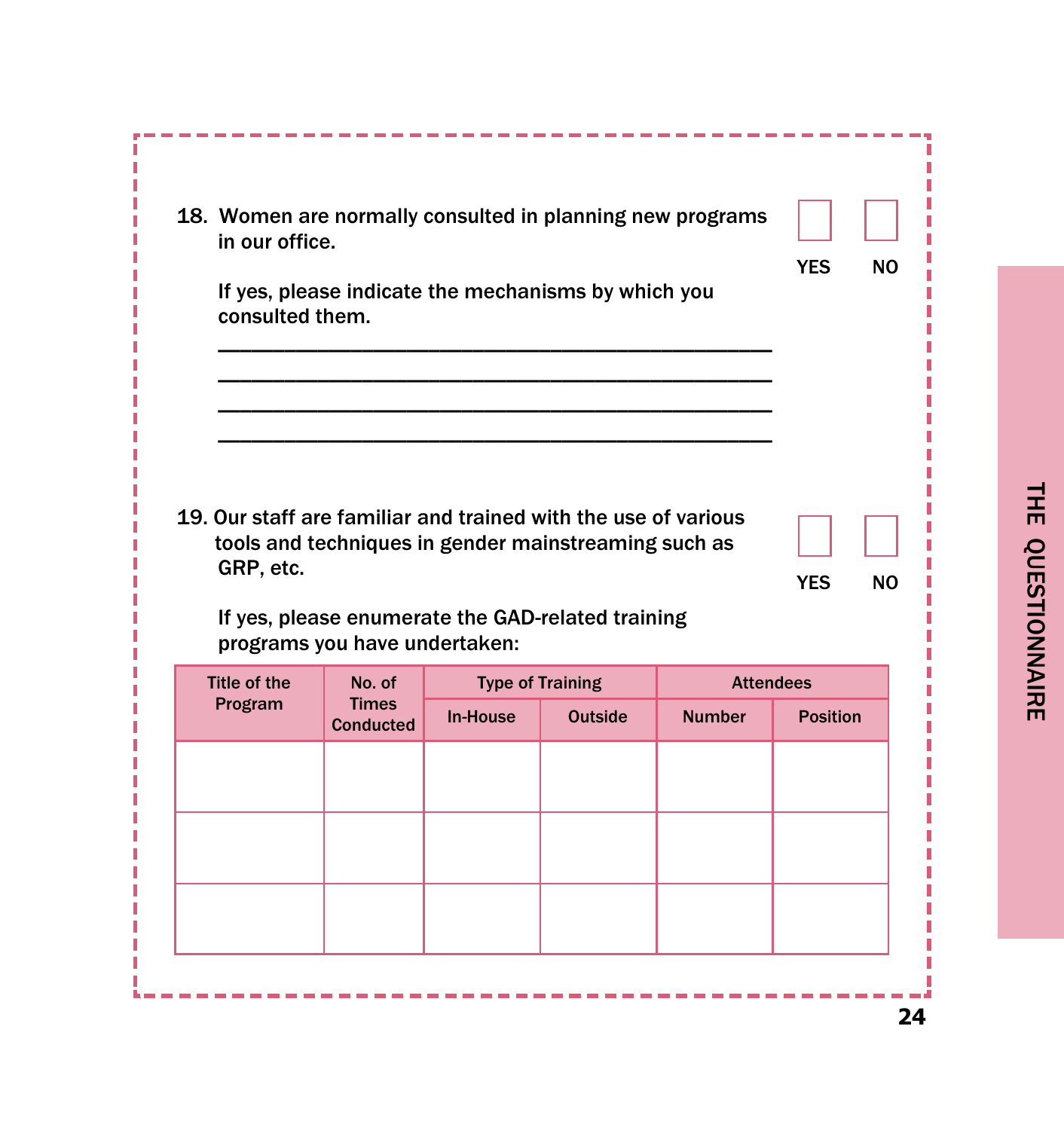| clientele.<br>organized:                                                        | 20. We have organized women's group among our target<br>Please enumerate the women's group the Agency has | <b>YES</b> | NO        |
|---------------------------------------------------------------------------------|-----------------------------------------------------------------------------------------------------------|------------|-----------|
| <b>Group</b>                                                                    | <b>Purpose of organizing them</b>                                                                         |            |           |
| evaluating our projects and programs.                                           | 21. More women in our agency assume key roles and<br>responsibilities in implementing, monitoring and     | <b>YES</b> | NΟ        |
| our target beneficiaries and clients.<br>you have implemented for your clients: | 22. We provide and conduct GAD-related training to<br>Please enumerate the GAD-related training programs  | <b>YES</b> | <b>NO</b> |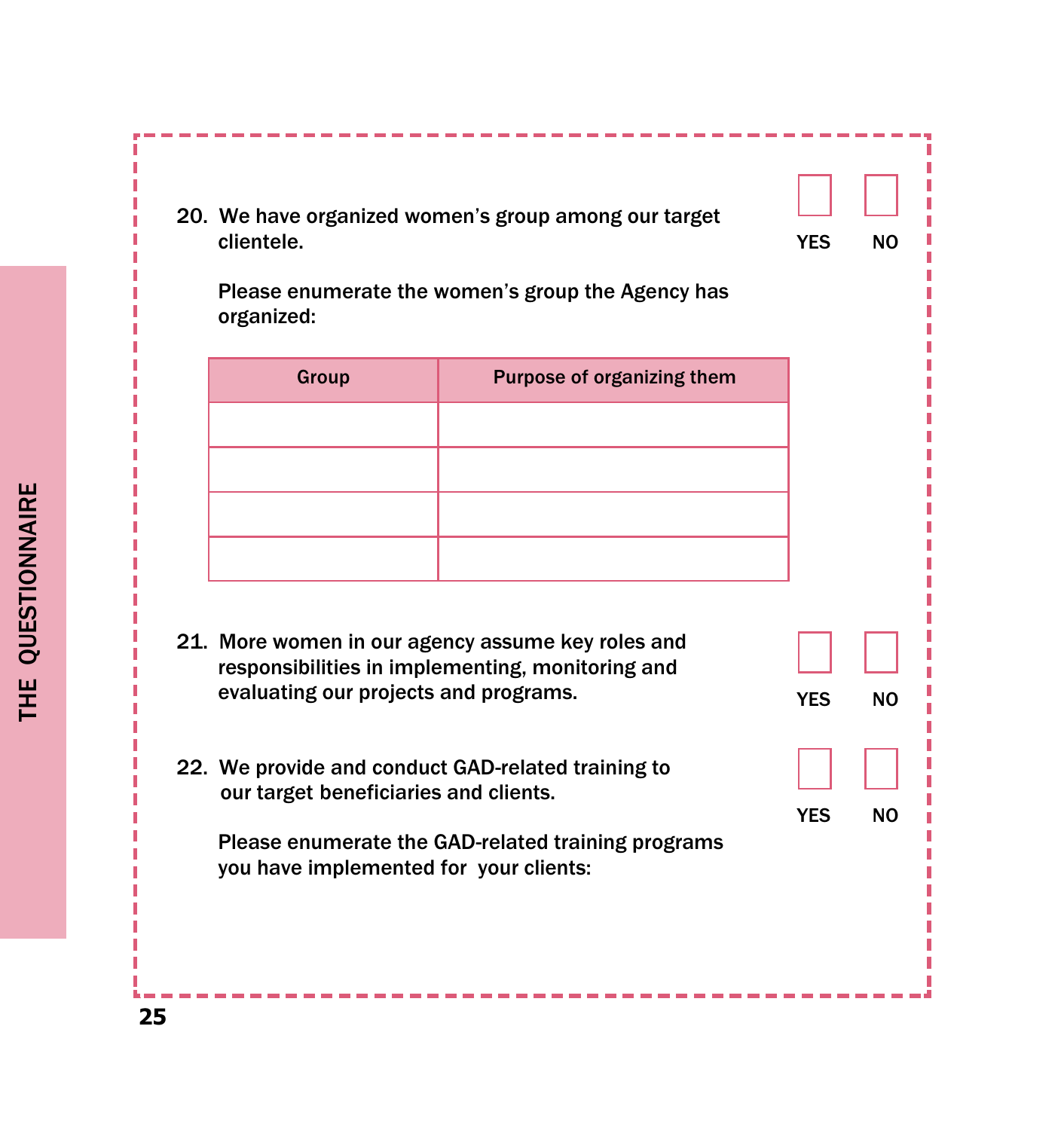|                                                                                                               | Program | <b>No. of Times</b> |                            | <b>Attendees</b>        |
|---------------------------------------------------------------------------------------------------------------|---------|---------------------|----------------------------|-------------------------|
|                                                                                                               |         | <b>Conducted</b>    | <b>Number</b>              | % Benefited             |
|                                                                                                               |         |                     |                            |                         |
|                                                                                                               |         |                     |                            |                         |
|                                                                                                               |         |                     |                            |                         |
|                                                                                                               |         |                     |                            |                         |
|                                                                                                               |         |                     |                            |                         |
|                                                                                                               |         |                     |                            |                         |
|                                                                                                               |         |                     |                            |                         |
|                                                                                                               |         |                     |                            |                         |
| projects and programs.<br>Please identify your Agency's main clients/target<br>(women and men) beneficiaries: |         |                     |                            | <b>YES</b><br><b>NO</b> |
| 23. We address the needs of our women clients through our<br><b>Target</b>                                    |         |                     | <b>Assistance Provided</b> |                         |

ь

П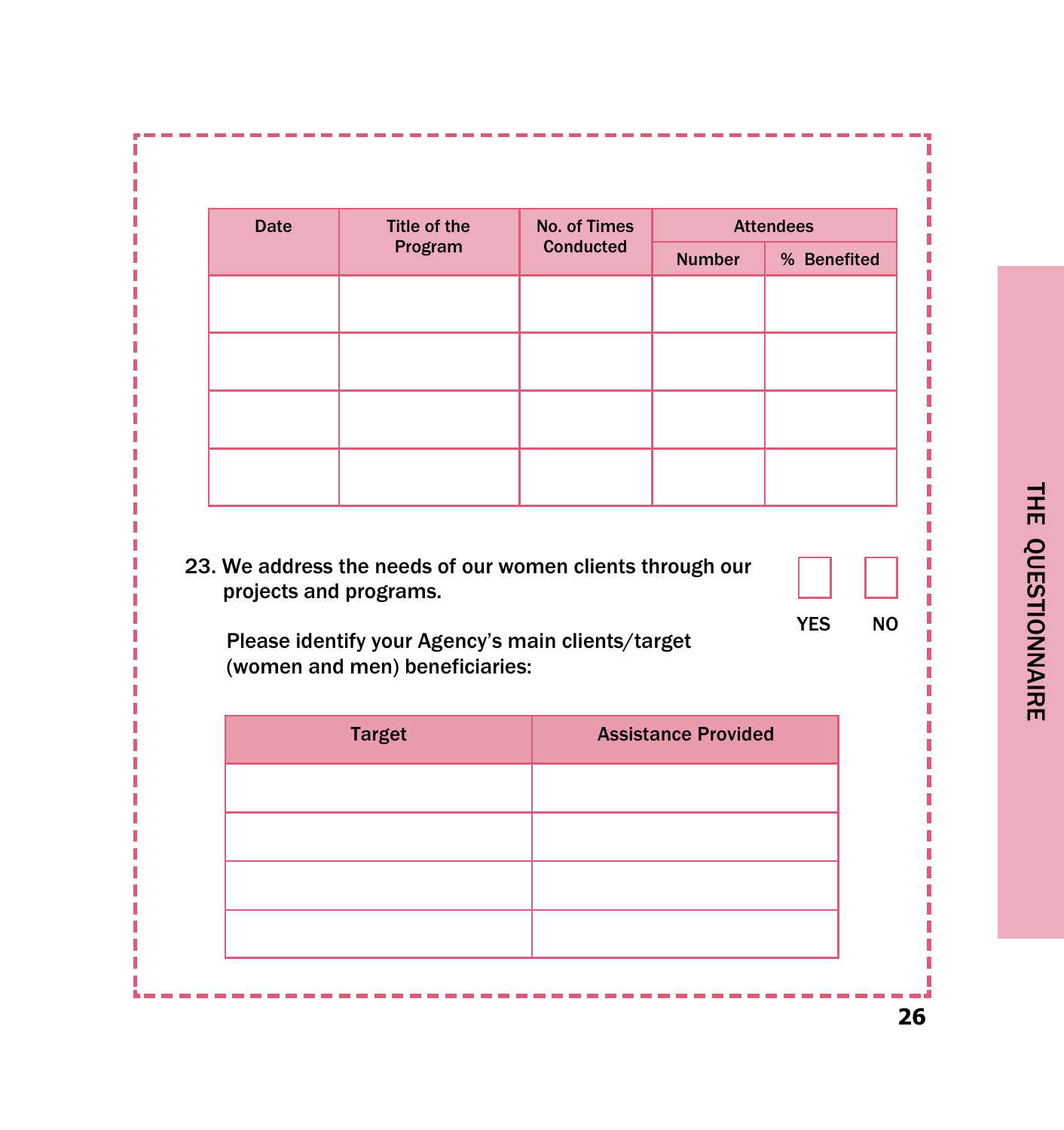| 24. We have a system to evaluate the impact of gender-<br>responsive programs on our women beneficiaries.<br>If yes, please describe the system of evaluation being<br>used: | <b>YES</b><br><b>NO</b> |  |
|------------------------------------------------------------------------------------------------------------------------------------------------------------------------------|-------------------------|--|
| 25. We maintain sex-disaggregated database in our<br>programs and projects.<br>If yes, please list down these programs and projects:                                         | <b>YES</b><br><b>NO</b> |  |
| 26. We have issued situationers on women clients and<br>employees in our specific sector.<br>If yes, please enumerate them:                                                  | <b>YES</b><br><b>NO</b> |  |
|                                                                                                                                                                              |                         |  |

 $\frac{1}{27}$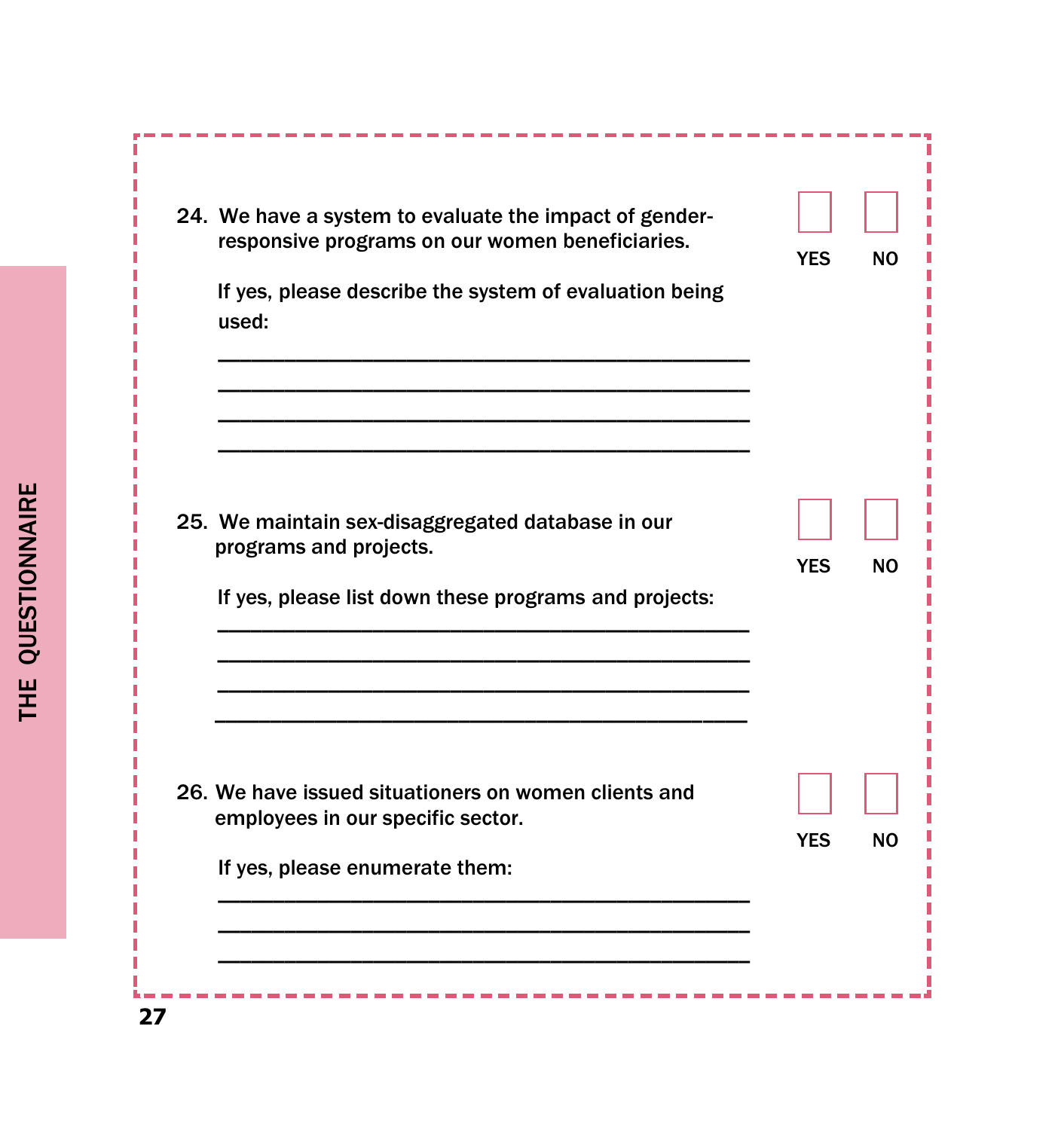| 27. We have developed tools and materials that will help<br>mainstream GAD in work specifically in our programs<br>and projects. | <b>YES</b>                                                                                                          | NΟ   |            |    |
|----------------------------------------------------------------------------------------------------------------------------------|---------------------------------------------------------------------------------------------------------------------|------|------------|----|
|                                                                                                                                  | Please specify these tools and materials:                                                                           |      |            |    |
| mainstream GAD in our work.                                                                                                      | 28. We have conducted strategic planning on how to<br>If yes, please attach a copy of your Strategic Plan.          |      | <b>YFS</b> | NΟ |
| mainstreaming activities.<br>for the last 3 years:                                                                               | 29. Our office has allocated special budget for gender<br>Please indicate your budget allocation for GAD activities |      | <b>YES</b> | NΟ |
| <b>Allocation</b>                                                                                                                | <b>Utilization</b>                                                                                                  | Year |            |    |
|                                                                                                                                  |                                                                                                                     |      |            |    |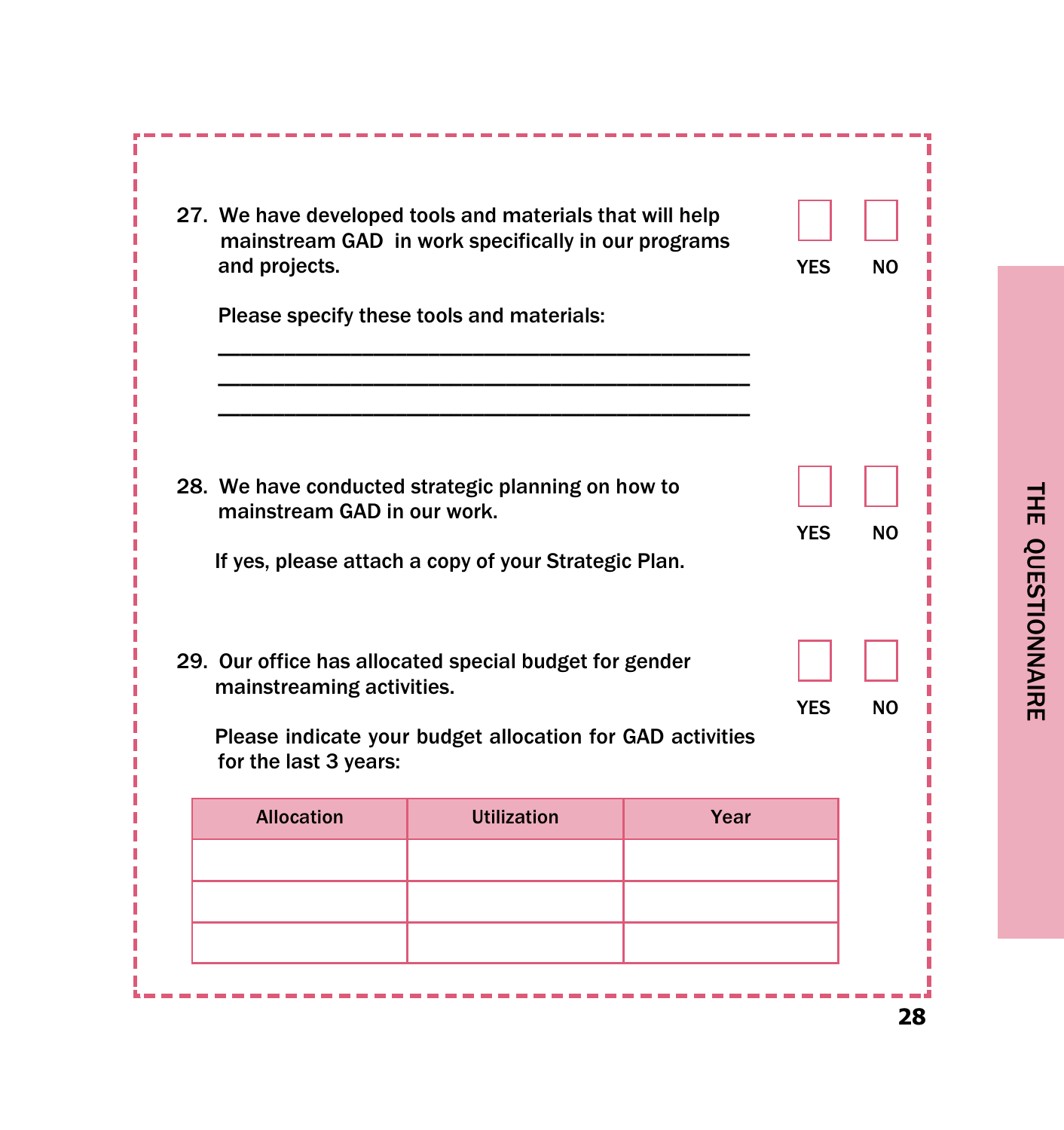| mainstreaming. | 30. We have already installed a system to enforce and<br>monitor the allocation of 5-30% of ODA funds for gender                        | <b>YES</b> | NΟ        |
|----------------|-----------------------------------------------------------------------------------------------------------------------------------------|------------|-----------|
|                | 31. We have utilized a minimum of 5% of the total agency<br>budget for GAD-related activities.<br>If not, please state the reasons why: | <b>YES</b> | <b>NO</b> |
|                | 32. Our funds are allocated and used for activities to<br>strengthen institutional mechanisms.                                          | <b>YES</b> | NO        |
|                | 33. Our GAD funds are utilized based on the activities<br>indicated in our strategic plan.                                              | <b>YES</b> | NΟ        |
|                | 34. Our budget proposal is incorporated in our agency's<br>present baseline budget.                                                     | <b>YFS</b> | <b>NO</b> |
|                | 35. We have a network of resource persons, institutions and<br>NGOs as partners in our GAD-related activities.<br>Please attach a list. | <b>YES</b> | <b>NO</b> |

Ŀ

T

п

Г Г

I. Г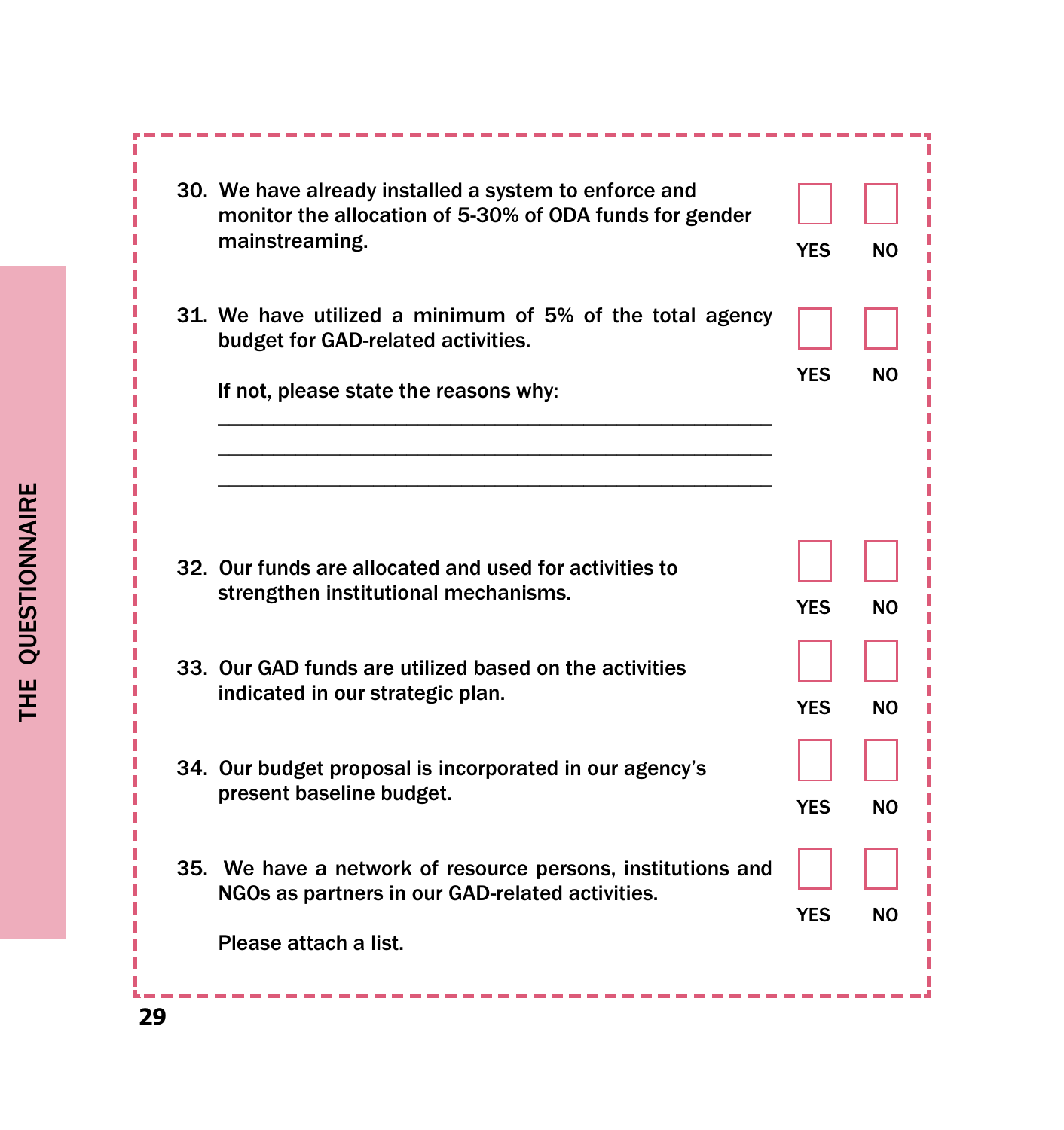| institutions and have working relationships with them.<br>Please enumerate your partner organizations:                            |                                        |      | <b>YES</b> | <b>NO</b> |
|-----------------------------------------------------------------------------------------------------------------------------------|----------------------------------------|------|------------|-----------|
| Organization                                                                                                                      | <b>Type of Undertakings/Activities</b> |      |            |           |
|                                                                                                                                   |                                        |      |            |           |
|                                                                                                                                   |                                        |      |            |           |
|                                                                                                                                   |                                        |      |            |           |
| 37. We normally attend GAD conferences and seminars to<br>update our skills and acknowledge as well as to<br>broaden our network. |                                        |      | <b>YES</b> | <b>NO</b> |
| Please enumerate the seminars/conferences you have<br>attended:                                                                   |                                        |      |            |           |
| <b>Name of Conference</b>                                                                                                         | <b>Participants</b>                    | Date |            |           |
|                                                                                                                                   |                                        |      |            |           |
|                                                                                                                                   |                                        |      |            |           |

. . . . . .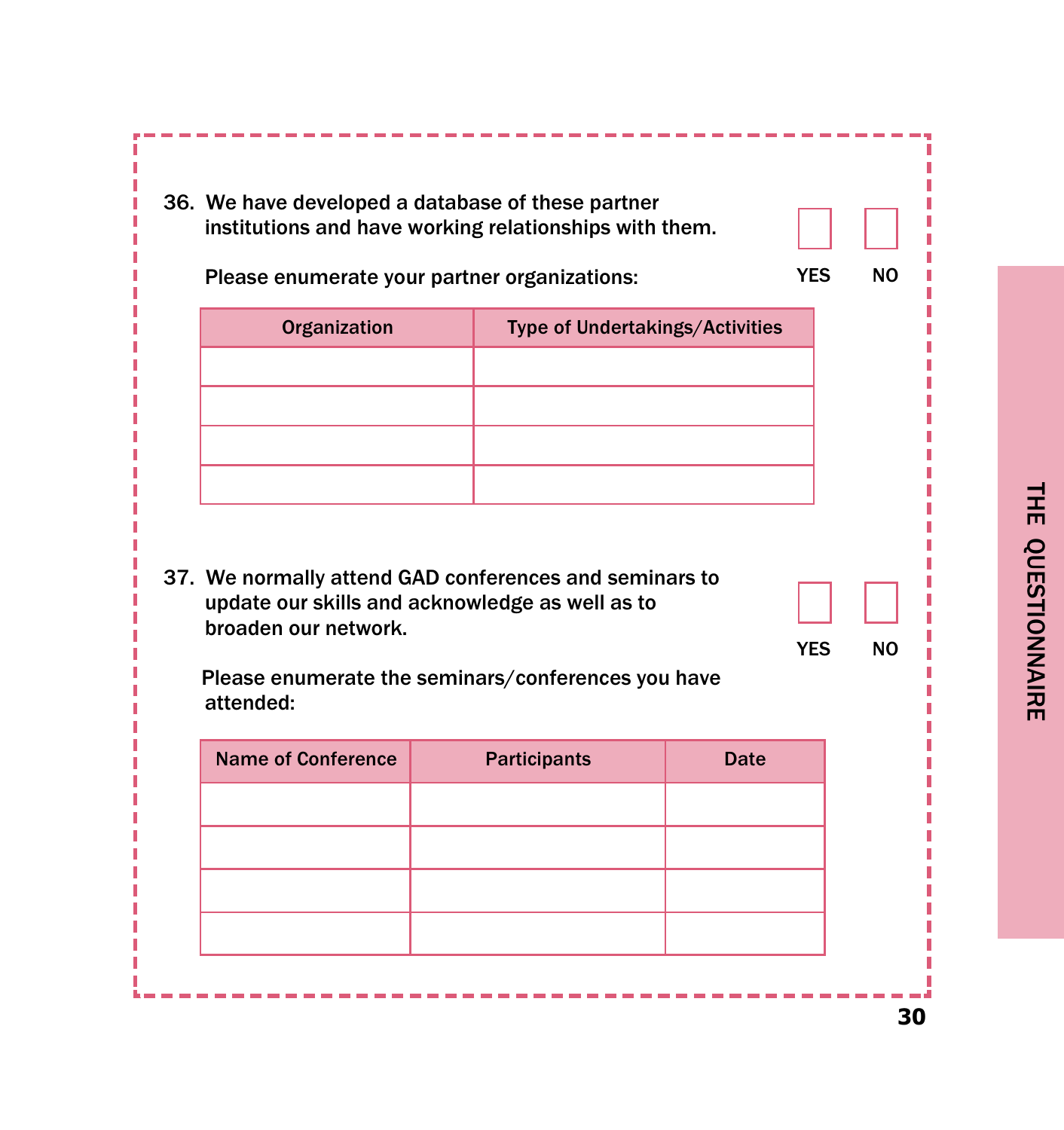38. List down other GAD-related activities which you might have undertaken but not covered by this questionnaire. (e.g. GAD activities implementing international treaties, PPGD and other laws and policies on women and GAD)

BBBBBBBBBBBBBBBBBBBBBBBBBBBBBBBBBBBBBBBBBBBBBBBBBB BBBBBBBBBBBBBBBBBBBBBBBBBBBBBBBBBBBBBBBBBBBBBBBBBB

 \_\_\_\_\_\_\_\_\_\_\_\_\_\_\_\_\_\_\_\_\_\_\_\_\_\_\_\_\_\_\_\_\_\_\_\_\_\_\_\_\_\_\_\_\_\_\_\_\_\_ \_\_\_\_\_\_\_\_\_\_\_\_\_\_\_\_\_\_\_\_\_\_\_\_\_\_\_\_\_\_\_\_\_\_\_\_\_\_\_\_\_\_\_\_\_\_\_\_\_\_ \_\_\_\_\_\_\_\_\_\_\_\_\_\_\_\_\_\_\_\_\_\_\_\_\_\_\_\_\_\_\_\_\_\_\_\_\_\_\_\_\_\_\_\_\_\_\_\_\_\_ \_\_\_\_\_\_\_\_\_\_\_\_\_\_\_\_\_\_\_\_\_\_\_\_\_\_\_\_\_\_\_\_\_\_\_\_\_\_\_\_\_\_\_\_\_\_\_\_\_\_

Г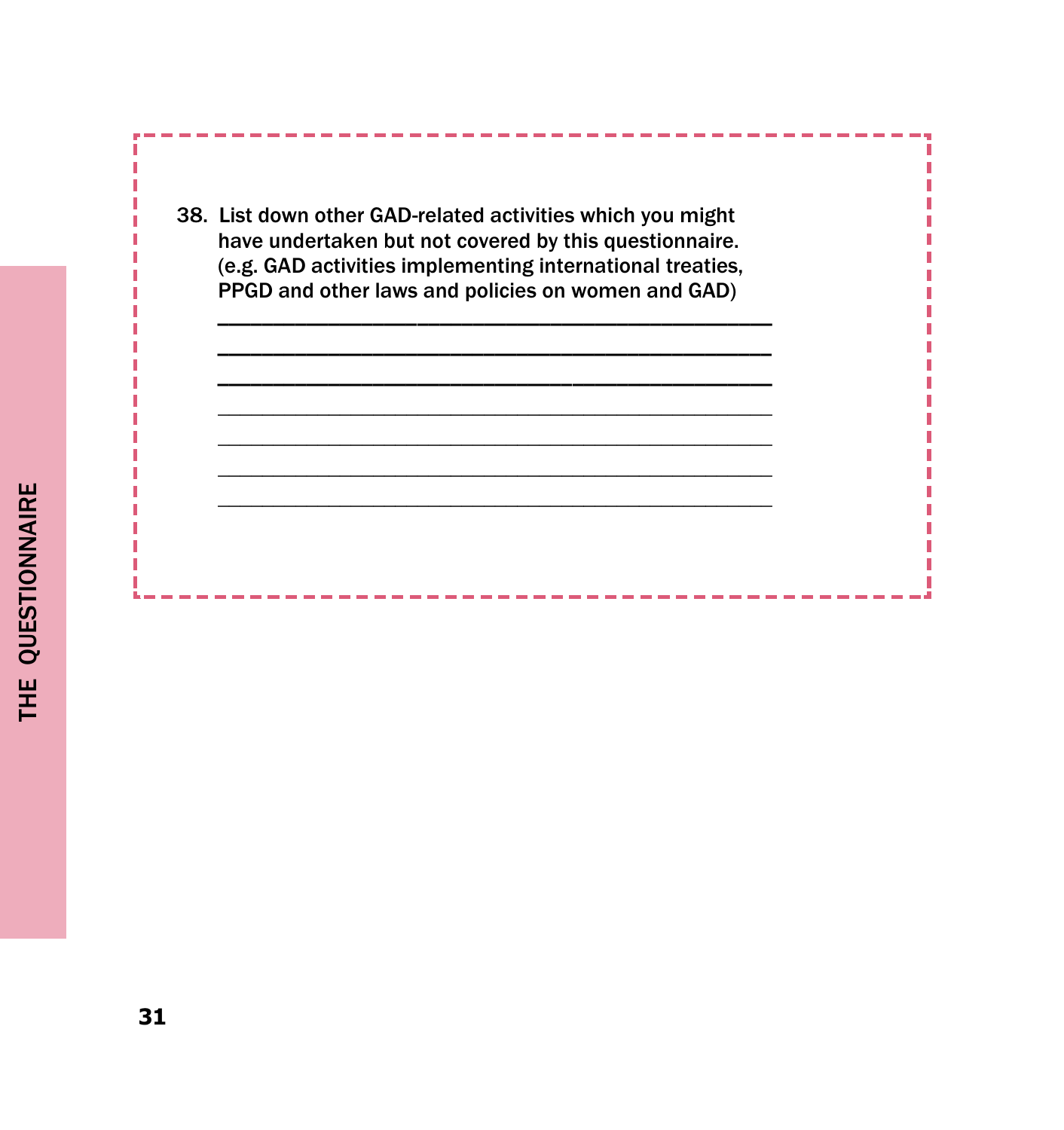# Part II: The Scoring Guide

After the self-assessment, you have already generated enough information on the magnitude of mainstreaming efforts pursued by your agency. The following steps will help you assess the progress of your mainstreaming efforts and situate where your agency is in the gender mainstreaming process:

- 1. Get hold of the score sheet (See **Illustration 1**), the GMEF descriptors and the results of the selfassessment survey.
- 2. Using the GMEF descriptors and the results of the self-assessment survey, mark the appropriate cell of the score sheet where accomplishments of your agency are located. If your agency is able to implement one or more of the descriptors specified under a specific stage, assign one (1) point to it. If not, assign zero. (See **Illustration 2** for the Sample Score Sheet)
- 3. Add the total score per row in the last column of the score sheet.

For example, in Illustration 2, if the scores of 1, 1, 1, and 1 are placed respectively in all stages of the *Key Area 1* of People, the sum would be 4 points.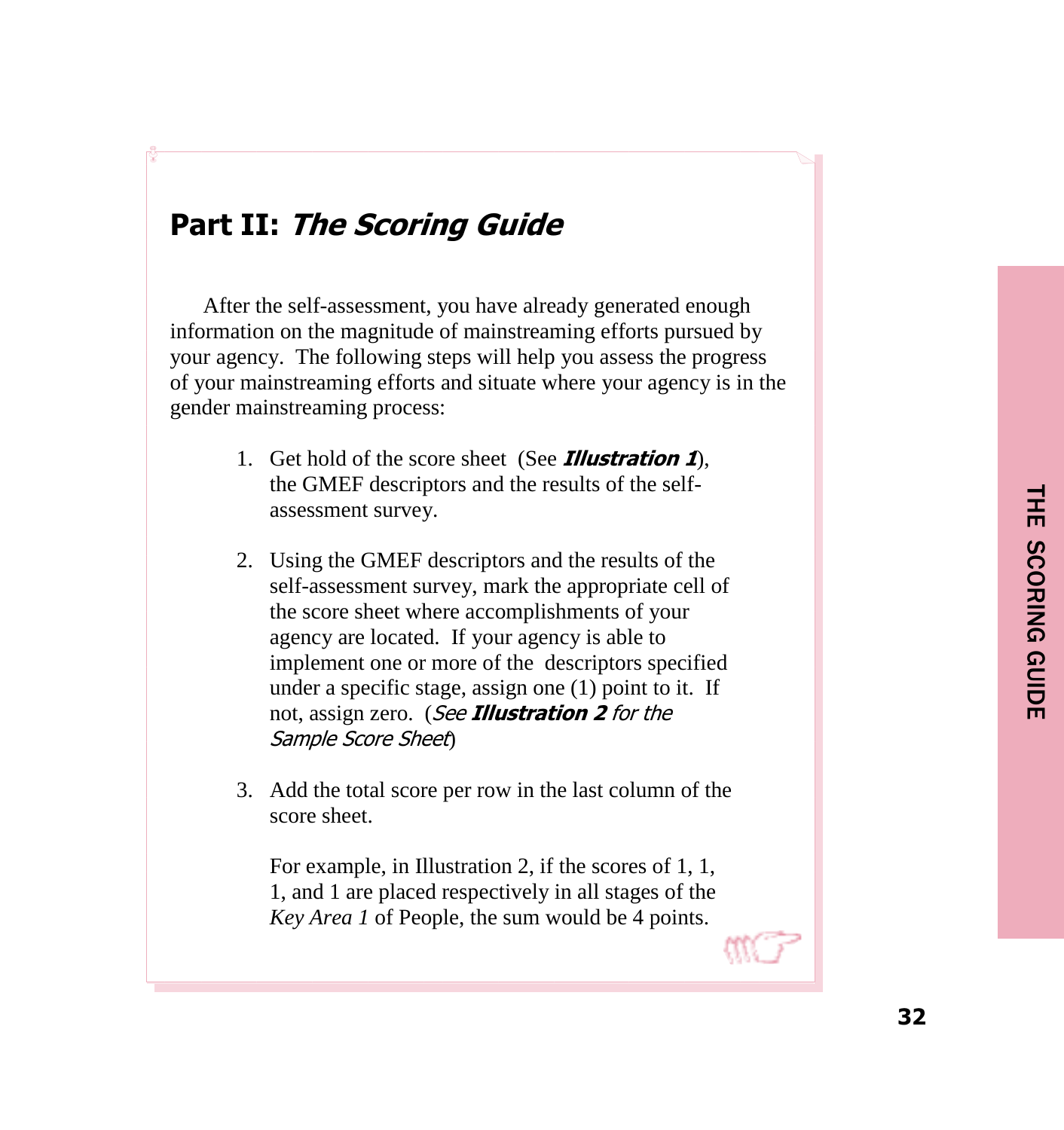- 4. Get the average score per entry point by adding all the points in the last column of the score sheet and dividing the sum by the number of key areas for that entry point.Write the average score per entry point.
- 5. To get the overall rating, add all the average scores in the four entry points and divide by four*.* (See **Illustration 3**). Using the Legend of Scores below, find the corresponding equivalent rating and stage for your overall average score.

| <b>LEGEND OF SCORES</b> |                          |                |  |  |  |  |  |  |
|-------------------------|--------------------------|----------------|--|--|--|--|--|--|
| <b>Average Score</b>    | <b>Equivalent Rating</b> | <b>Stage</b>   |  |  |  |  |  |  |
| $0.01 - 0.50$           | $\mathbf{1}$             | $\mathbf{1}$   |  |  |  |  |  |  |
| $0.51 - 1.00$           | $+1$                     | $\mathbf{1}$   |  |  |  |  |  |  |
| $1.01 - 1.50$           | $\overline{2}$           | $\overline{2}$ |  |  |  |  |  |  |
| $1.51 - 2.00$           | $+2$                     | $\mathbf{2}$   |  |  |  |  |  |  |
| $2.01 - 2.50$           | 3                        | 3              |  |  |  |  |  |  |
| $2.51 - 3.00$           | $+3$                     | 3              |  |  |  |  |  |  |
| $3.01 - 3.50$           | $\overline{4}$           | 4              |  |  |  |  |  |  |
| 3.51<br>- 4.00          | $+4$                     | 4              |  |  |  |  |  |  |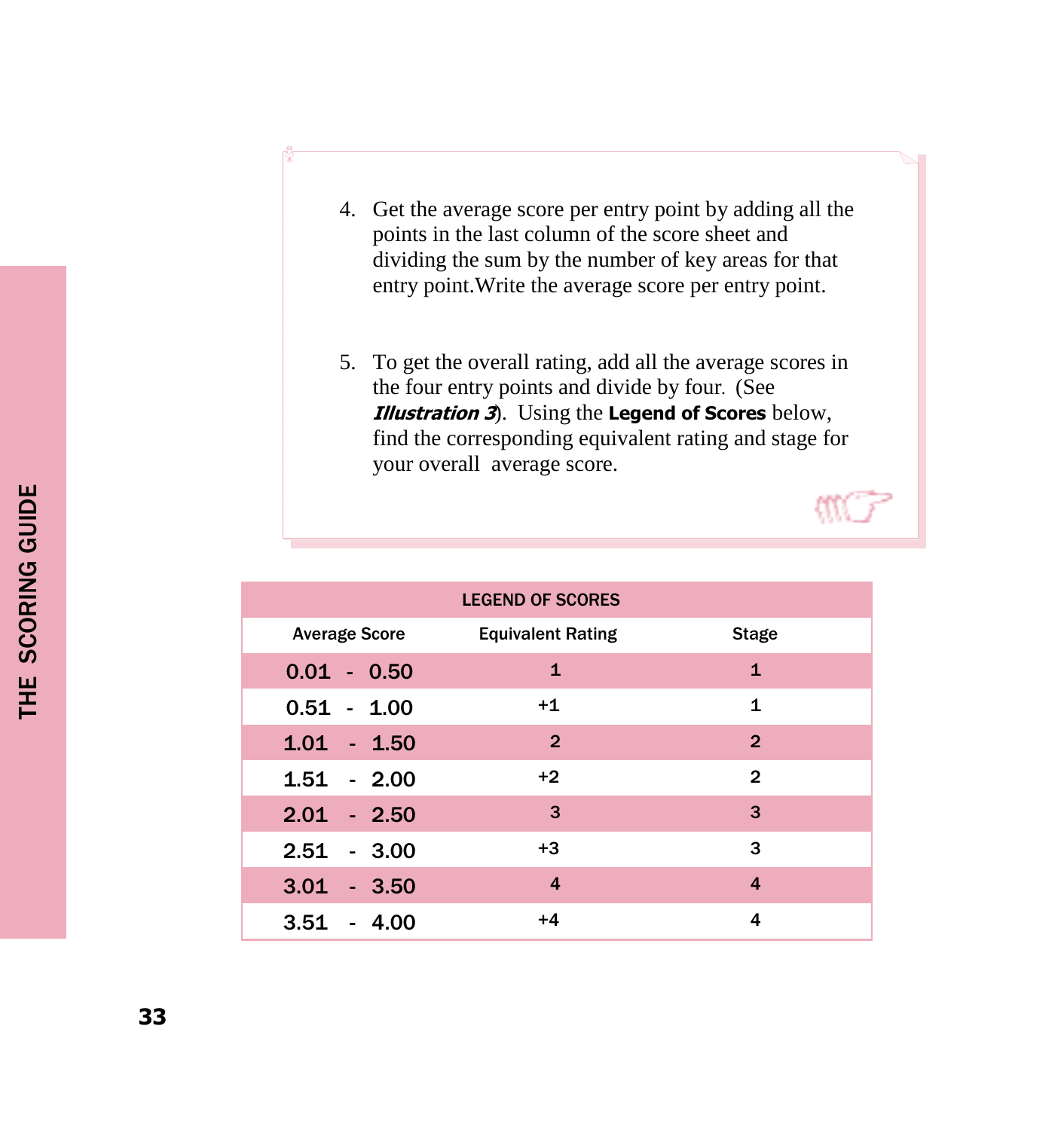- 6. Summarize the overall scores of each unit, attached agency, bureau and regional office. This will indicate both the general and specific pictures of the status of gender mainstreaming in all the units, agencies, bureaus and regional offices. (See **Illustration 4**.)
- 7. Get the average score of the last column to know the overall rating of the department. Use the Legend of Scores to determine the overall stage in which your department belongs.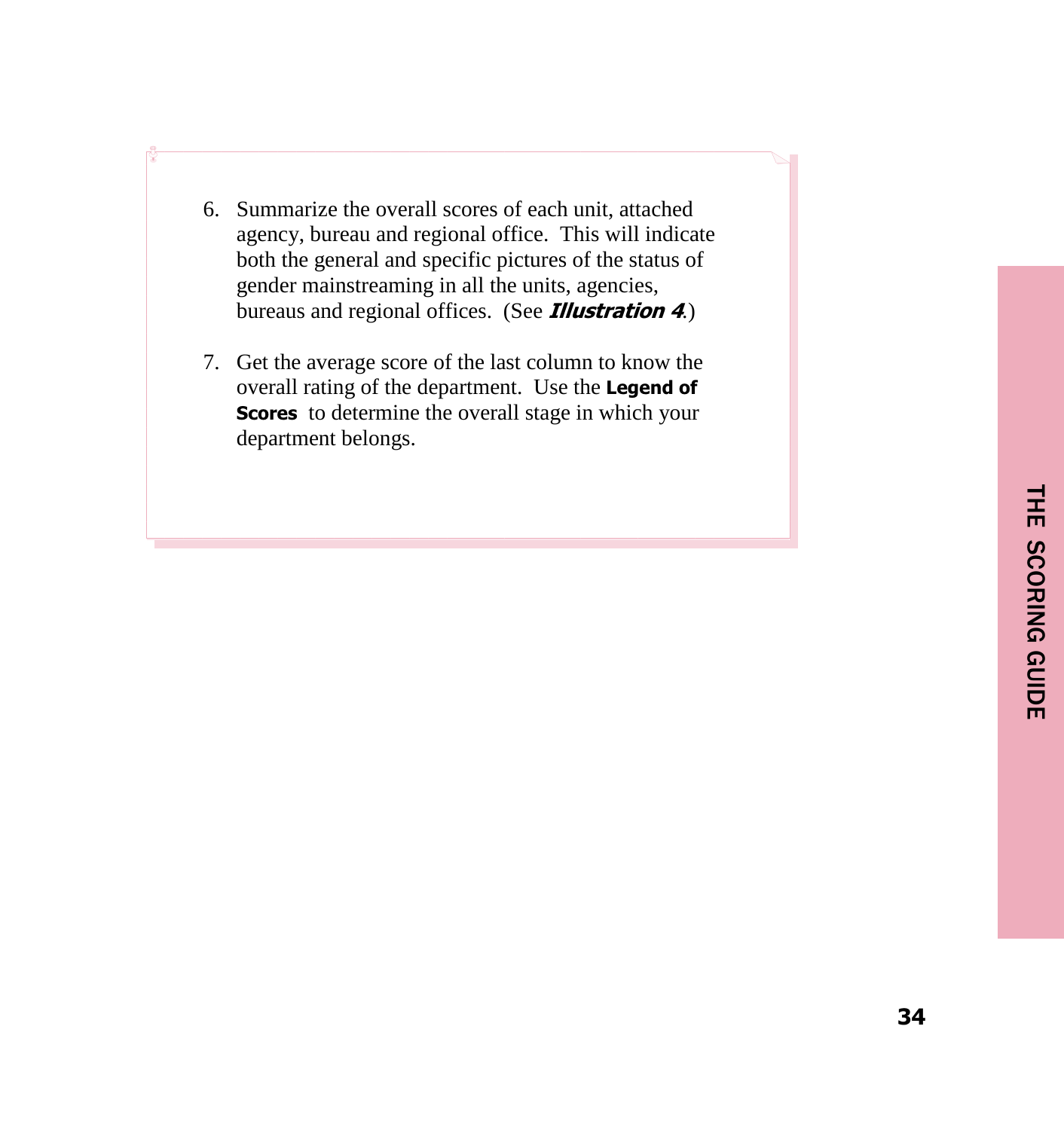#### **Illustration 1: Actual Score Sheet**

| <b>Key Areas</b>                                              | <b>Stage</b><br>1 | <b>Stage</b><br>2 | <b>Stage</b><br>3. | <b>Stage</b><br>4 | <b>Score</b> |
|---------------------------------------------------------------|-------------------|-------------------|--------------------|-------------------|--------------|
| <b>Policy</b>                                                 |                   |                   |                    |                   |              |
| Expression/Statement                                          |                   |                   |                    |                   |              |
| Enhancement/Improvement                                       |                   |                   |                    |                   |              |
| Average Score                                                 |                   |                   |                    |                   |              |
| People                                                        |                   |                   |                    |                   |              |
| Expression of Support for Gender Mainstreaming                |                   |                   |                    |                   |              |
| Capability Building interventions to enhance KRA<br>and GAD   |                   |                   |                    |                   |              |
| <b>Benefits for Women</b>                                     |                   |                   |                    |                   |              |
| Participation of Women                                        |                   |                   |                    |                   |              |
| Average Score                                                 |                   |                   |                    |                   |              |
| <b>Enabling Mechanisms</b>                                    |                   |                   |                    |                   |              |
| <b>Structures and Systems</b>                                 |                   |                   |                    |                   |              |
| Roles and Functions of Focal Points                           |                   |                   |                    |                   |              |
| <b>Capability Building for Focal Points</b>                   |                   |                   |                    |                   |              |
| Gender-Responsive Database                                    |                   |                   |                    |                   |              |
| Resources Allocation of the Budget                            |                   |                   |                    |                   |              |
| Networking Efforts                                            |                   |                   |                    |                   |              |
| Average Score                                                 |                   |                   |                    |                   |              |
| <b>Programs, Projects and Activities</b>                      |                   |                   |                    |                   |              |
| Information, education and communication campaigns            |                   |                   |                    |                   |              |
| <b>Client-directed PPAs</b>                                   |                   |                   |                    |                   |              |
| Application of Gender-Responsive Planning                     |                   |                   |                    |                   |              |
| PPAs implementing international treaties, PPGD,<br>other laws |                   |                   |                    |                   |              |
| Personnel-directed PPAs                                       |                   |                   |                    |                   |              |
| Average Score                                                 |                   |                   |                    |                   |              |
| <b>Overall Average Score</b>                                  |                   |                   |                    |                   |              |
| <b>STAGE</b>                                                  |                   |                   |                    |                   |              |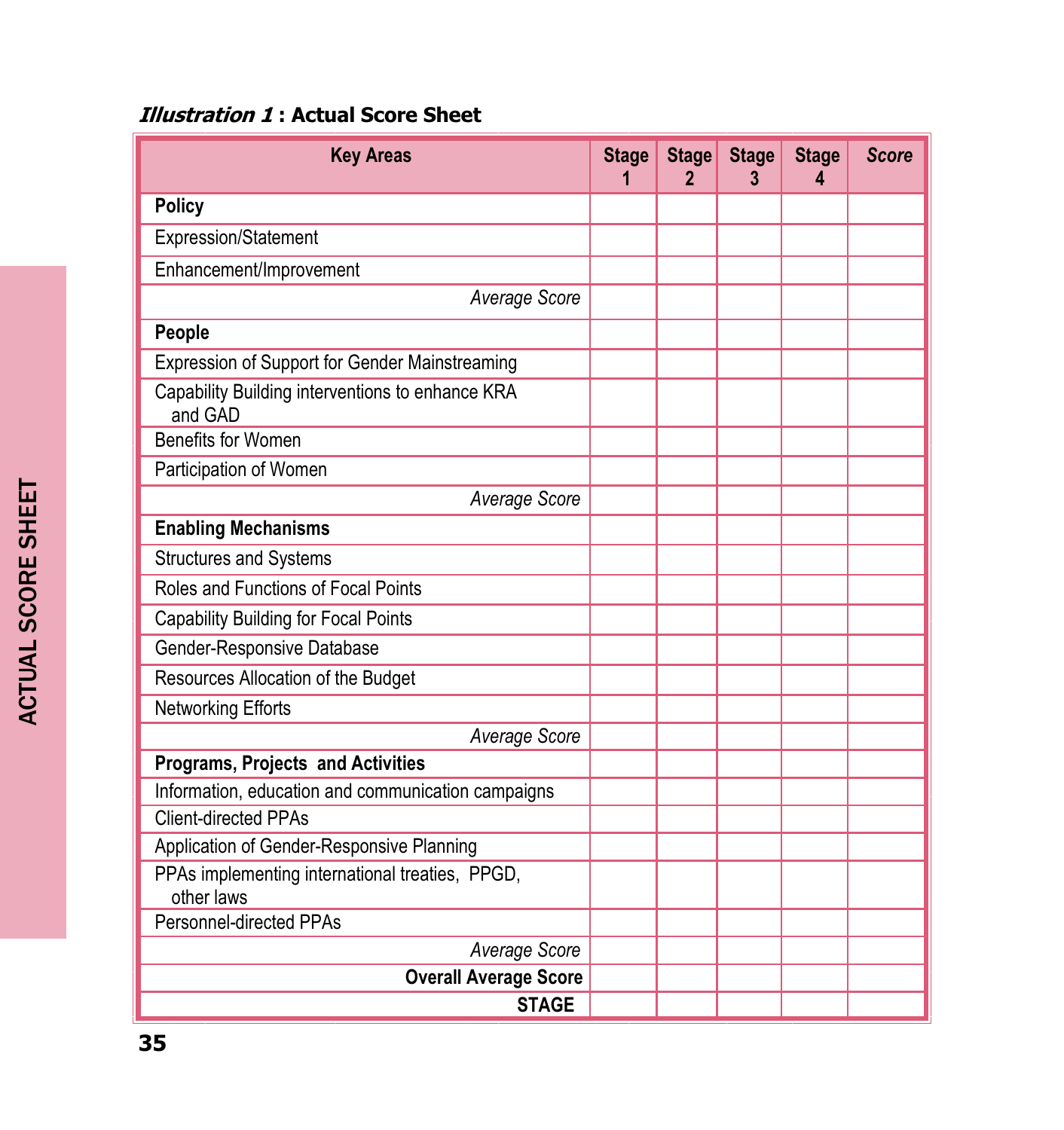| <b>Key Areas</b>                                            | <b>Stage</b><br>1 | <b>Stage</b><br>2 | <b>Stage</b><br>3 | <b>Stage</b><br>4 | <b>Score</b>   |
|-------------------------------------------------------------|-------------------|-------------------|-------------------|-------------------|----------------|
| <b>Policy</b>                                               |                   |                   |                   |                   |                |
| Expression/Statement                                        |                   |                   |                   |                   |                |
| Enhancement/Improvement                                     |                   |                   |                   |                   |                |
| Average Score                                               |                   |                   |                   |                   |                |
| People                                                      |                   |                   |                   |                   |                |
| Expression of Support for Gender Mainstreaming              | 1                 | 1                 | 1                 | 1                 | 4              |
| Capability Building interventions to enhance KRA<br>and GAD | 1                 | $\Omega$          | $\Omega$          | $\Omega$          | 1              |
| <b>Benefits for Women</b>                                   | $\mathbf 0$       | $\mathbf 0$       | $\Omega$          | $\Omega$          | $\mathbf{0}$   |
| Participation of Women                                      | 1                 | 1                 | 0                 | $\Omega$          | $\overline{2}$ |
| Average Score                                               |                   |                   |                   |                   | 1.75           |
| <b>Enabling Mechanisms</b>                                  |                   |                   |                   |                   |                |
| <b>Structures and Systems</b>                               |                   |                   |                   |                   |                |
| Roles and Functions of Focal Points                         |                   |                   |                   |                   |                |
| <b>Capability Building for Focal Points</b>                 |                   |                   |                   |                   |                |
| Gender-Responsive Database                                  |                   |                   |                   |                   |                |
| Resources Allocation of the Budget                          |                   |                   |                   |                   |                |
| <b>Networking Efforts</b>                                   |                   |                   |                   |                   |                |
| Average Score                                               |                   |                   |                   |                   |                |
| <b>Programs, Projects and Activities</b>                    |                   |                   |                   |                   |                |
| Information, education and communication campaigns          |                   |                   |                   |                   |                |
| <b>Client-directed PPAs</b>                                 |                   |                   |                   |                   |                |
| Application of Gender-Responsive Planning                   |                   |                   |                   |                   |                |
| PPAs implementing international treaties, PPGD,             |                   |                   |                   |                   |                |
| other laws                                                  |                   |                   |                   |                   |                |
| Personnel-directed PPAs                                     |                   |                   |                   |                   |                |
| Average Score<br><b>Overall Average Score</b>               |                   |                   |                   |                   |                |
| <b>STAGE</b>                                                |                   |                   |                   |                   |                |
|                                                             |                   |                   |                   |                   |                |

### **Illustration 2: Sample Score Sheet**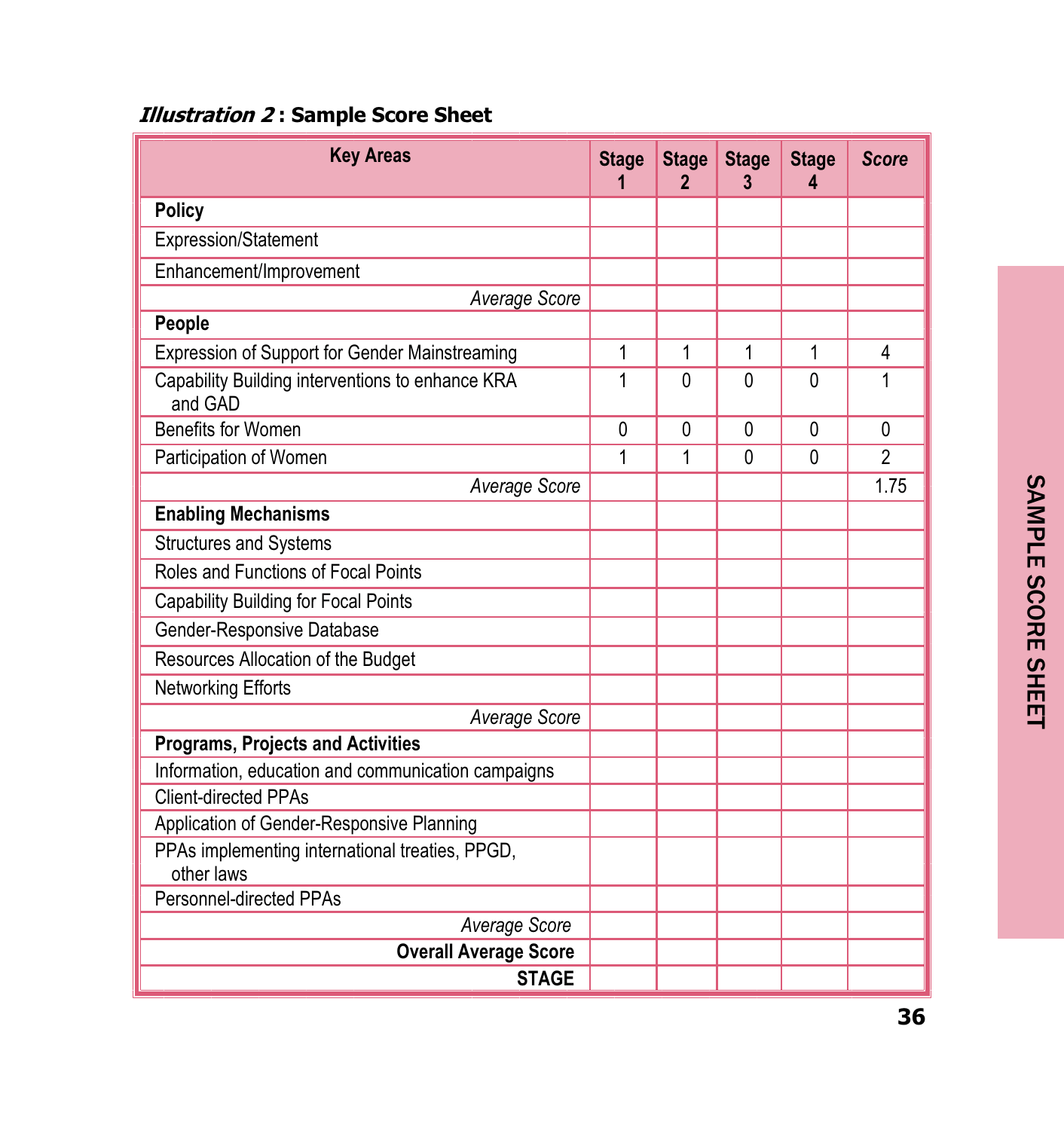# **Illustration 3: Sample Score Sheet**

| <b>Key Areas</b>                                              | <b>Stage</b><br>1 | <b>Stage</b><br>2 | <b>Stage</b><br>3 | <b>Stage</b><br>4 | <b>Score</b>   |
|---------------------------------------------------------------|-------------------|-------------------|-------------------|-------------------|----------------|
| <b>Policy</b>                                                 |                   |                   |                   |                   |                |
| Expression/Statement                                          |                   |                   |                   |                   |                |
| Enhancement/Improvement                                       |                   |                   |                   |                   |                |
| Average Score                                                 |                   |                   |                   |                   | 1.2            |
| People                                                        |                   |                   |                   |                   |                |
| <b>Expression of Support for Gender Mainstreaming</b>         |                   |                   |                   |                   |                |
| Capability Building interventions to enhance KRA<br>and GAD   |                   |                   |                   |                   |                |
| <b>Benefits for Women</b>                                     |                   |                   |                   |                   |                |
| Participation of Women                                        |                   |                   |                   |                   |                |
| Average Score                                                 |                   |                   |                   |                   | 1.75           |
| <b>Enabling Mechanisms</b>                                    |                   |                   |                   |                   |                |
| <b>Structures and Systems</b>                                 |                   |                   |                   |                   |                |
| Roles and Functions of Focal Points                           |                   |                   |                   |                   |                |
| <b>Capability Building for Focal Points</b>                   |                   |                   |                   |                   |                |
| Gender-Responsive Database                                    |                   |                   |                   |                   |                |
| Resources Allocation of the Budget                            |                   |                   |                   |                   |                |
| Networking Efforts                                            |                   |                   |                   |                   |                |
| Average Score                                                 |                   |                   |                   |                   | 2.0            |
| <b>Programs, Projects and Activities</b>                      |                   |                   |                   |                   |                |
| Information, education and communication campaigns            |                   |                   |                   |                   |                |
| <b>Client-directed PPAs</b>                                   |                   |                   |                   |                   |                |
| Application of Gender-Responsive Planning                     |                   |                   |                   |                   |                |
| PPAs implementing international treaties, PPGD,<br>other laws |                   |                   |                   |                   |                |
| <b>Personnel-directed PPAs</b>                                |                   |                   |                   |                   |                |
| Average Score                                                 |                   |                   |                   |                   | 1.0            |
| <b>Overall Average Score</b>                                  |                   |                   |                   |                   | 1.49           |
| <b>STAGE</b>                                                  |                   |                   |                   |                   | $\overline{2}$ |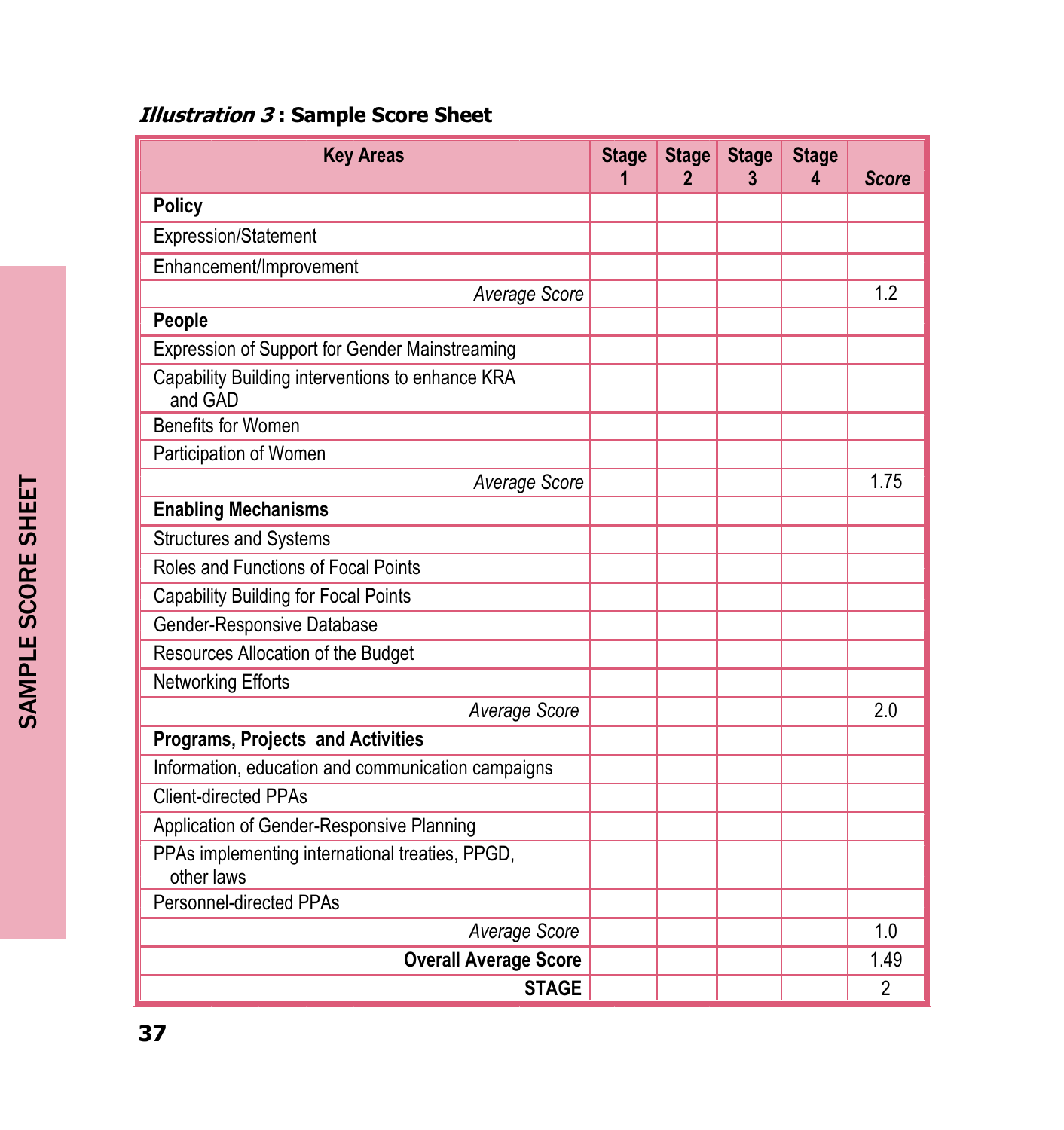| <b>Agency</b>            | <b>Policy</b>  | <b>People</b>  | <b>Enabling</b><br><b>Mechanisms</b> | <b>Programs and</b><br><b>Projects</b> | Average<br><b>Score</b> |  |  |  |  |
|--------------------------|----------------|----------------|--------------------------------------|----------------------------------------|-------------------------|--|--|--|--|
| <b>Region 1</b>          | 1.2            | 1.75           | $\overline{2}$                       |                                        | 1.49                    |  |  |  |  |
| <b>Region 2</b>          | 4              | 4              | 4                                    | 3                                      | 3.75                    |  |  |  |  |
| <b>Bureau 1</b>          | $\overline{2}$ | $\overline{2}$ | $\overline{2}$                       | $\overline{2}$                         | $\overline{2}$          |  |  |  |  |
| <b>Bureau 2</b>          | 3              | 3              | 3                                    | 3                                      | 3                       |  |  |  |  |
| <b>Attached Agency 1</b> | 1              | 1<br>1<br>4    |                                      |                                        |                         |  |  |  |  |
| <b>Total Score</b>       |                |                |                                      |                                        |                         |  |  |  |  |
| <b>Average Score</b>     |                |                |                                      |                                        |                         |  |  |  |  |
| <b>Equivalent Rating</b> |                |                |                                      |                                        |                         |  |  |  |  |
| <b>Overall Stage</b>     |                |                |                                      |                                        |                         |  |  |  |  |

#### **Illustration 4: Sample Summary Score Sheet**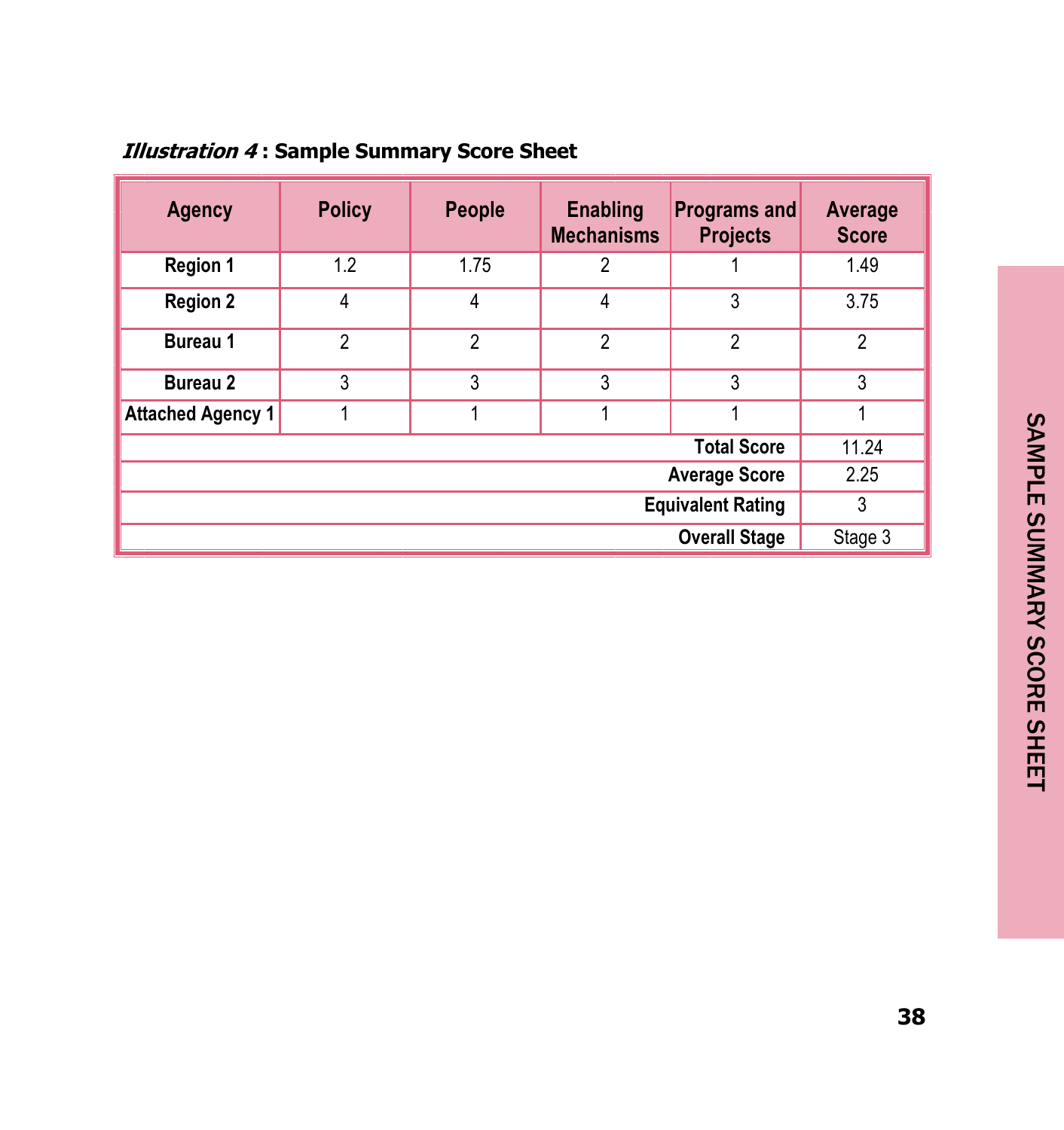### Analyzing the results

- ♦ Ratings pertain to the stages of the framework. A rating of 1 may mean that your mainstreaming efforts are still limited to stage 1 while a rating of 4 may imply that you are already performing activities characterizing stage 4 of the framework.
- Ratings with plus sign (e.g. 1+) signify that you have demonstrated more than adequate accomplishments/efforts in a particular stage. In terms of ranking of stages,  $a(2+)$ would connote that you are somewhere between stages 2 and 3; while a (3+) would indicate that you are somewhere between stages 3 and 4.
- $\triangle$  Look at the entry points that registered high scores. These are your strong points. The challenge is how to maximize them to hasten the institutionalization of GAD in your agency.
- $\bullet$  Examine the cells with zero markers. These are the areas where actions are needed to enhance your GAD implementation. Analyze the facilitating and hindering factors. List down the areas for planning, beginning with the descriptors in Stage 1 and progressing through Stage 4. Note that the actions in Stages 3 and 4 may not be possible nor sustainable without the needed actions in Stages 1 and 2.